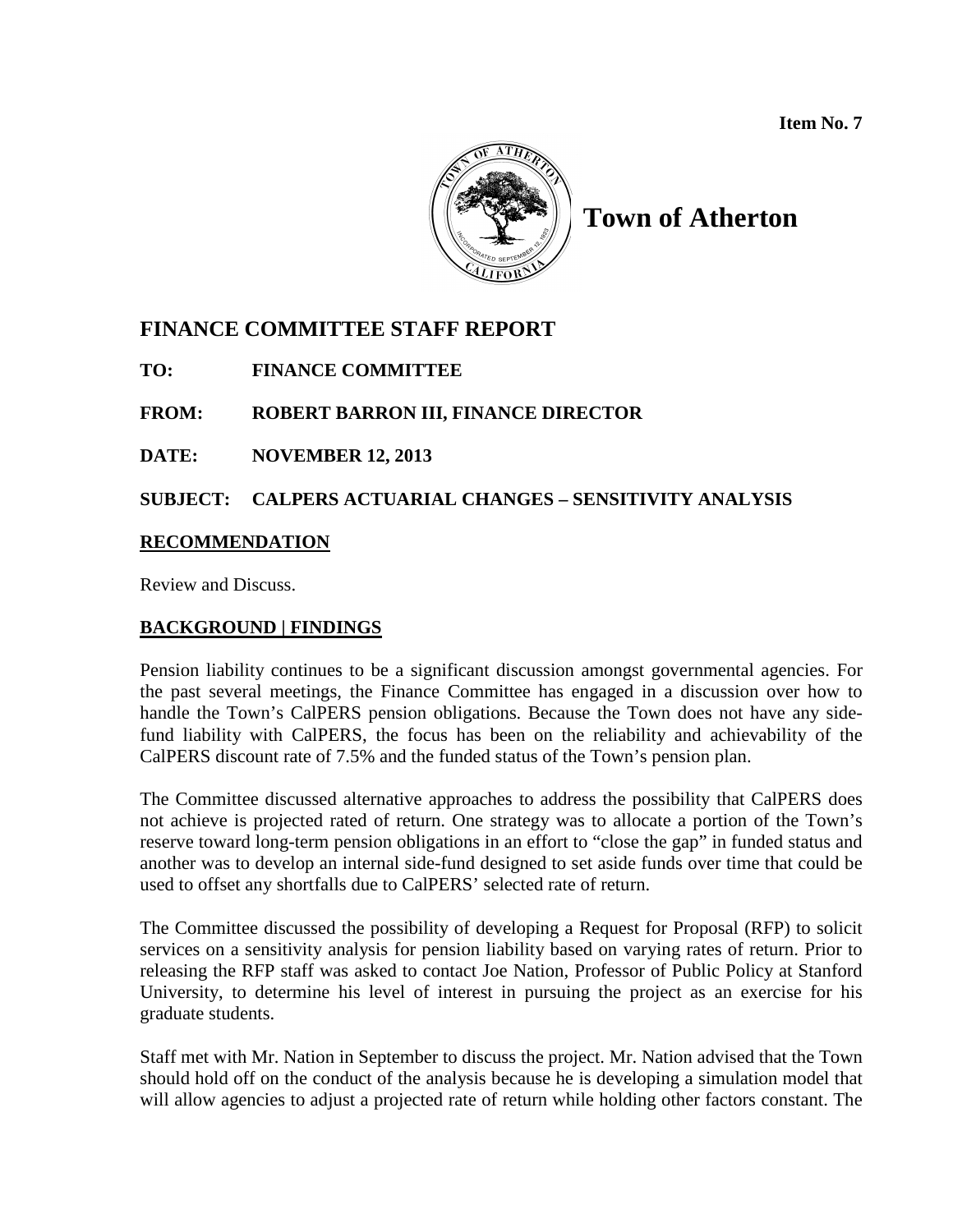simulation is grant funded and would likely be released in early Spring 2014. The model would assist the Town in reaching its goal for analysis; however, with recent changes put in place by Assembly Bill 340, CalPERS is conducting the same analysis as part of their annual agency actuarials.

As part of the pending amortization and rate smoothing plans, CalPERS also announced that actuarial reports for local agencies would now include scenarios to analyze different rates of return. This is exactly the analysis local agencies are seeking as they evaluate best and worst case scenarios with the selected rate of return by CalPERS.

Beginning in FY 2015/16 CalPERS will implement its 5-year rate smoothing policy. The new policy imposes a 1.1% rate increase on individual employer plan rates each year over 5 years.

From years 5 through 25 their projection is a flat smoothing of the rates. At year 25, CalPERS would institute a decline through a reverse cycle of 1.1% decreases per year.

The chart to the right is a simplistic look at the 30 year transition on the local miscellaneous rate and does not reflect impacts due to changes in the employer base rate.

These could occur as a result of the market or plan changes.



The new CalPERS actuarials also include a "best case | worst case" scenario for the rate of return. The scenarios allow agencies to view what their rates would look like if the discount rate changed. Each scenario would also provide the Town the unfunded status gap and allow for policies to be created on that basis. The Town has not yet received its current actuarial from CalPERS but attached is a reflective excerpt from the State Pension Tier actuarial.

There are five scenarios outlined in the actuarial for the State Pension Tier reflective of what the Town's actuarial will look like upon receipt.

1. The first scenario is the impact of a market with a  $5<sup>th</sup>$  percentile rate of return from July 1, 2013 through June 30, 2016. The  $5<sup>th</sup>$  percentile return corresponds to a -4.1% return for each fiscal year.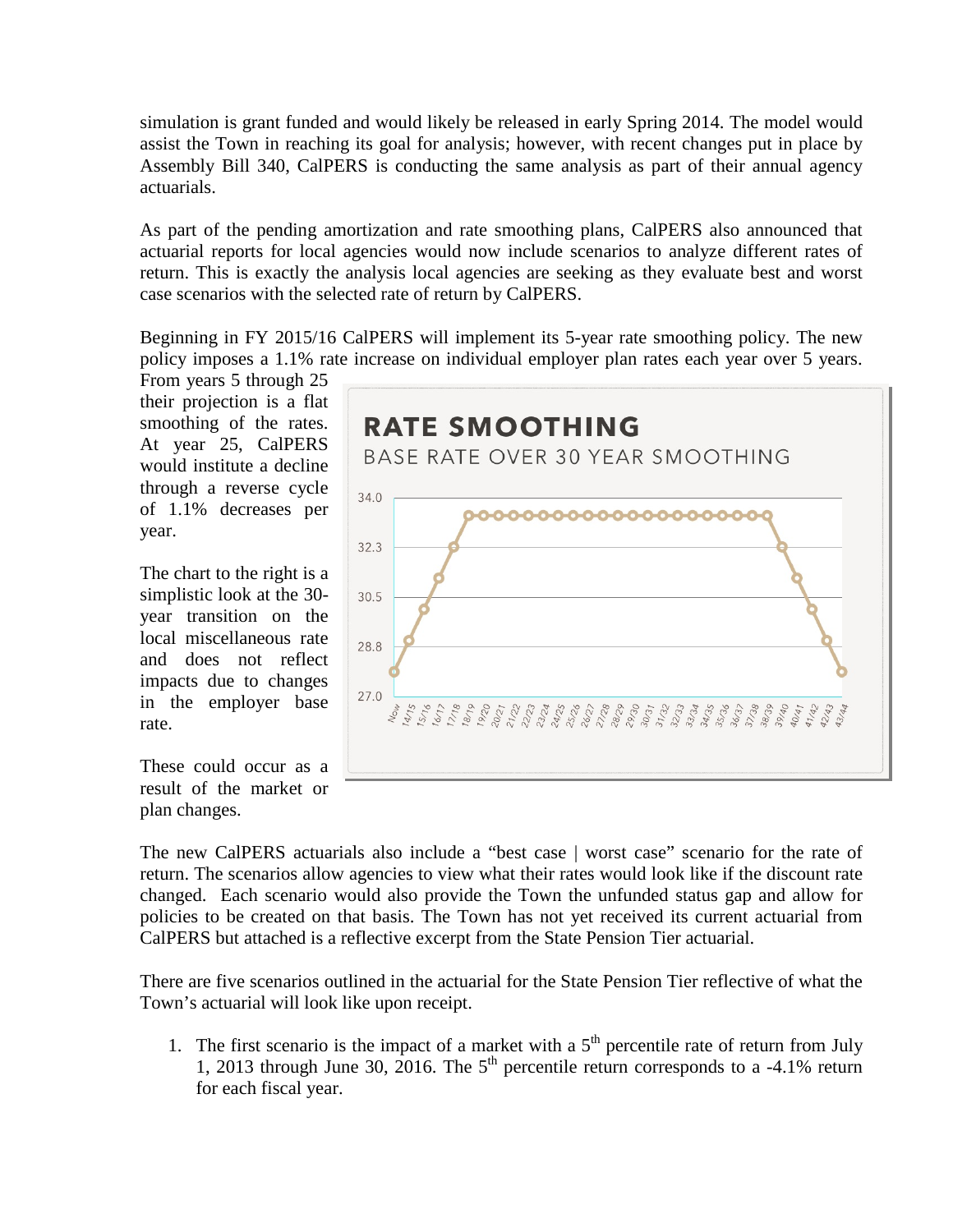- 2. The second scenario is the impact of a market with a  $25<sup>th</sup>$  percentile rate of return for that same period – corresponding to a 2.6% return for each fiscal year.
- 3. The third scenario is the impact of a market return at  $49<sup>th</sup>$  percentile corresponding to 7.5% (the assumed rate).
- 4. The fourth scenario is the impact of a  $75<sup>th</sup>$  percentile return corresponding to an 11.9% return for each fiscal year.
- 5. The last scenario is a  $95<sup>th</sup>$  percentile return 18.5% return for each fiscal year.

I was able to attend a recent CalPERS educational forum in late October walking through the various components of the CalPERS actuarials. CalPERS also provided their historic rates of return based on investment periods:

> 1 Year – 12.5% 5 Year – 3.8% 10 Year – 7.2% 20 Year – 7.7% 30 Year – 9.5%

CalPERS bases their assumptions on the long-term. Some investment assumptions are rarely realized in a specific given year. Gains or losses occur when actual experience doesn't become realized. Role of the actuary is to prefund the pension plan and understand the various funding sources. The main funding sources are investment income, employer contributions, and employee contributions. Assumptions are developed through experience studies (past experience), professional judgment about potential future economic and demographic assumptions. CalPERS realizes that as actuarial assumptions are long term there could be volatility in liabilities and investments. A major focus is how to deal with the volatility.

When gains and losses occur, the percentage funded of an agency's plan is affected. Decisions must be made on how quickly to recover the funded status to 100%. Most agency plans are 75% funded. The CalPERS actuary understands this and the April 2013 decision involves amortization and smoothing methods to achieve a 100% funded status over a fixed 30-year period with the following framework:

- Amortize all gains and losses over a fixed 30-year period.
- Rates are smoothed (adjusted) in the first and last five years of the amortization period, beginning in FY 15/16.

Any unfunded liability will be amortized over the fixed 30-year period to ensure it is funded. The new methods will not have an impact on net normal costs but impacts the amounts paid toward the underfunded status of the plan. Using this new method, a funded status increase will reflect much faster than in previous years.

The average employer contribution rate in Fiscal Year 13/14 for public agency miscellaneous plans is 15.3% and public safety plans is 32%. Atherton's actuarial for June 30, 2012 will be released within the next month. Staff was able to find identify what the Town's employer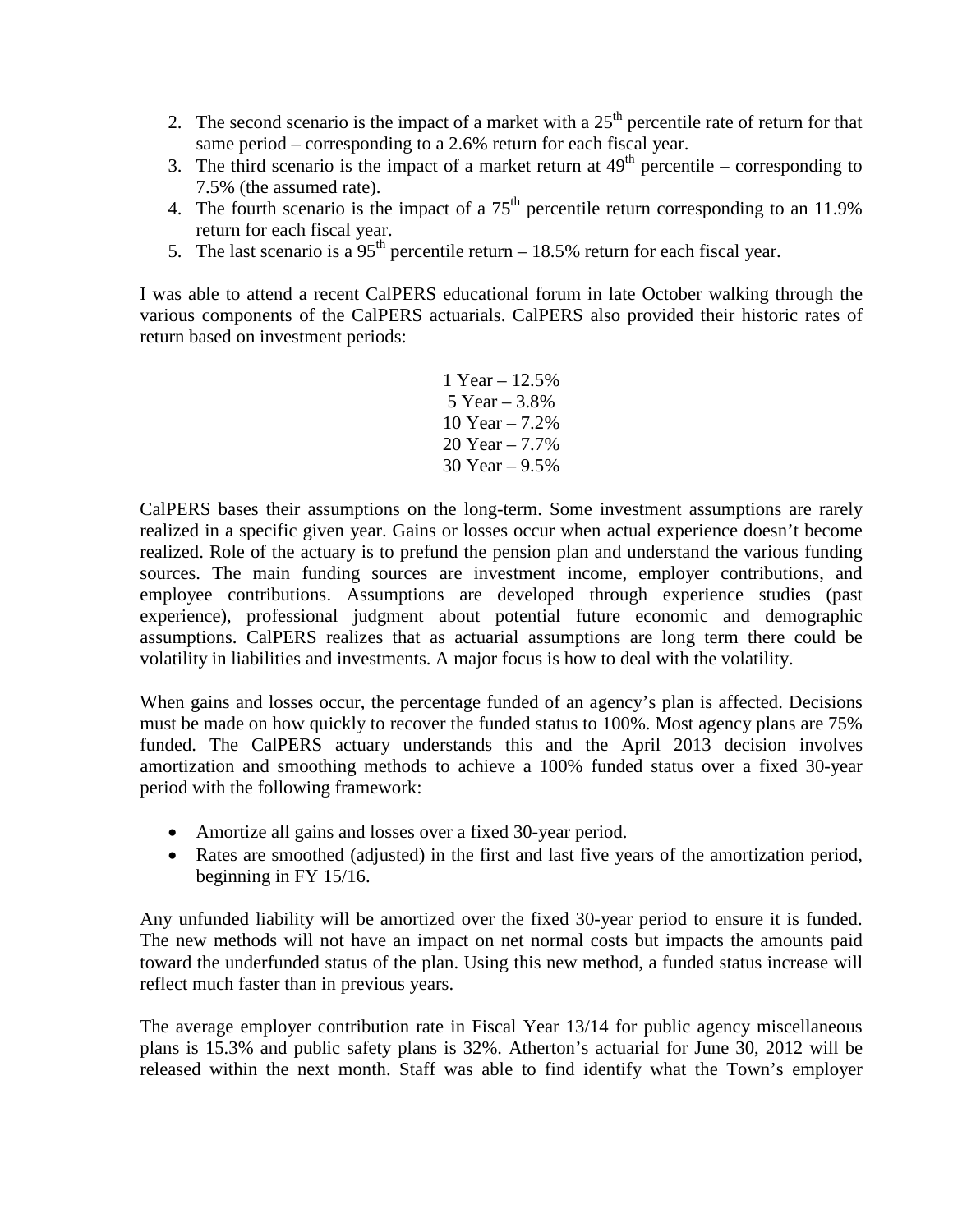contribution rates will be as a result of that actuarial. The Town's local miscellaneous rate for FY 14/15 is 11.5% and 29.9% for Public Safety.

The new actuarial will include the CalPERS amortization and smoothing policies that take effect FY 15/16, as well as the risk measure scenarios of discount rate sensitivity analysis. Once the new actuarial valuations are released, staff will analyze the impact and present the Finance Committee with a report. Staff anticipates that the January Committee meeting will include a review of the actuarial reports and the new risk scenarios in the continuing development of a recommendation to the City Council.

Staff does not recommend release of an RFP for a sensitivity analysis at this time.

## **FISCAL IMPACT**

None

## **ATTACHMENT**

CalPERS Risk Measure Scenarios – Excerpt from State Pension Tier Understanding Actuarial Information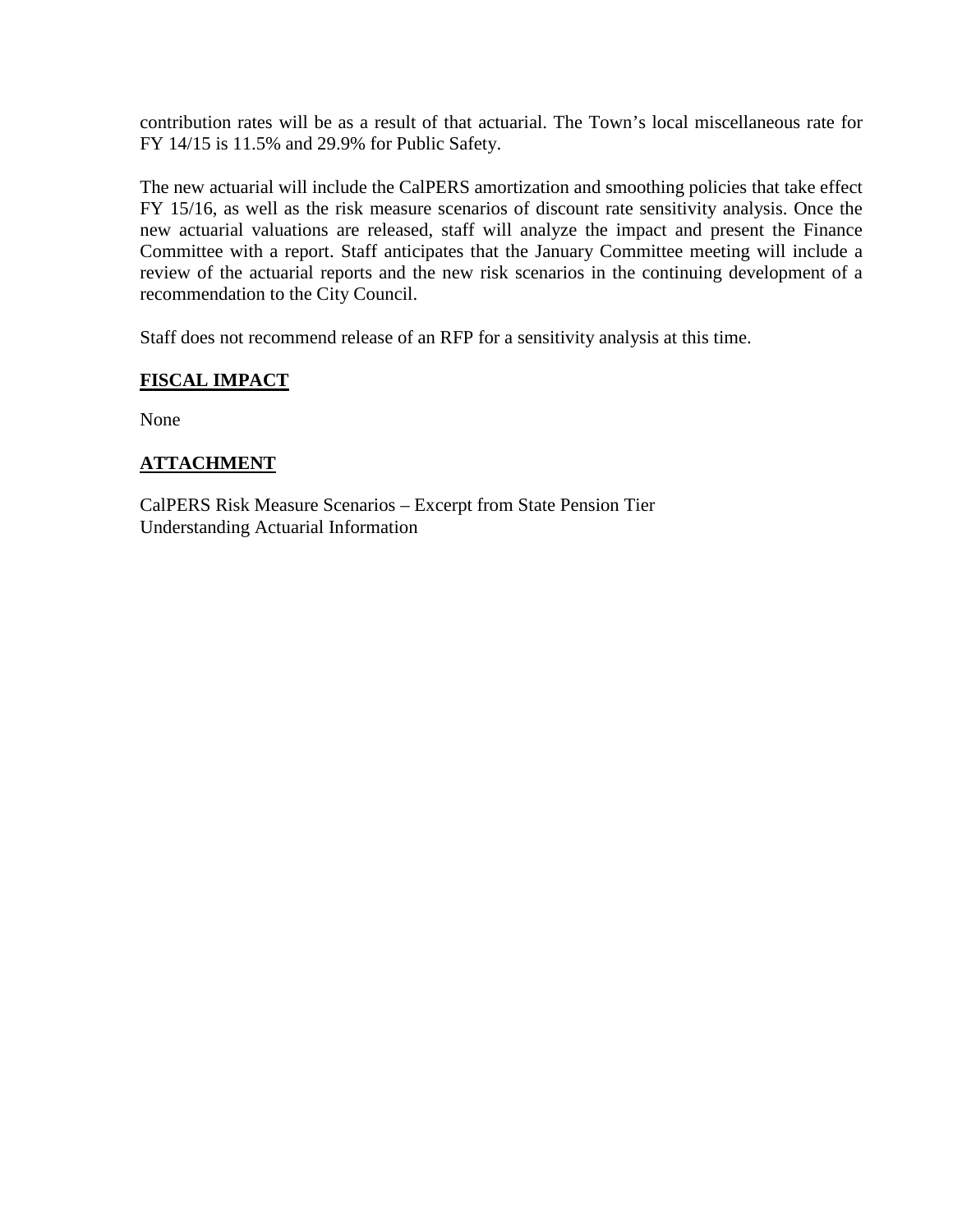# Volatility Ratios

The actuarial calculations supplied in this communication are based on a number of assumptions about very long-term demographic and economic behavior. Unless these assumptions (terminations, deaths, disabilities, retirements, salary growth, and investment return) are exactly realized each year, there will be differences on a year-to-year basis. The year-to-year differences between actual experience and the assumptions are called actuarial gains and losses and serve to lower or raise the employer's rates from one year to the next. Therefore, the rates will inevitably fluctuate, especially due to the ups and downs of investment returns.

## **Asset Volatility Ratio**

Plans that have higher asset to payroll ratios produce more volatile employer rates due to investment return volatility. For example, a plan with an asset to payroll ratio of 8 may experience twice the contribution volatility due to investment return volatility than a plan with an asset to payroll ratio of 4. Below we have shown the asset volatility ratio. It should be noted that this ratio is a measure of the current situation. It increases over time but generally tends to stabilize as the plan matures.

## **Liability Volatility Ratio**

Plans that have higher liability to payroll ratios produce more volatile employer rates due to investment return and changes in liability. For example, a plan with a liability to payroll ratio of 8 is expected to have twice the contribution volatility of a plan with a liability to payroll ratio of 4. The liability volatility ratio is also included in the table below. It should be noted that this ratio indicates a longer-term potential for contribution volatility and the asset volatility ratio, described above, will tend to move closer to this ratio as the plan matures.

| <b>Plan</b>                | <b>Market Value</b><br>of Assets<br>without<br><b>Receivables</b> | Annual<br>Covered<br><b>Payroll</b> | Asset<br><b>Volatility</b><br>Ratio | <b>Accrued</b><br><b>Liability</b> | <b>Liability</b><br><b>Volatility</b><br>Ratio |
|----------------------------|-------------------------------------------------------------------|-------------------------------------|-------------------------------------|------------------------------------|------------------------------------------------|
|                            | (1)                                                               | (2)                                 | (1)/(2)                             | (3)                                | (3)/(2)                                        |
| <b>State Miscellaneous</b> | 54,775,231,553                                                    | 9,665,137,942                       | 5.7                                 | 83,523,526,246                     | 8.6                                            |
| State Industrial           | 2,148,979,669                                                     | 545, 112, 340                       | 3.9                                 | 2,968,403,342                      | 5.4                                            |
| <b>State Safety</b>        | 5,511,156,902                                                     | 1,789,794,486                       | 3.1                                 | 7,827,253,833                      | 4.4                                            |
| <b>POFF</b>                | 20,479,556,138                                                    | 2,951,833,630                       | 6.9                                 | 31,335,588,660                     | 10.6                                           |
| <b>CHP</b>                 | 5,207,738,960                                                     | 728,467,347                         | 7.1                                 | 8,659,143,106                      | 11.9                                           |
| Schools                    | 44,824,395,294                                                    | 9,654,303,484                       | 4.6                                 | 59,439,130,743                     | 6.2                                            |

| <b>Rate Volatility</b> |
|------------------------|
|                        |

The above analysis shows that the CHP, POFF and Miscellaneous plans are expected to have more volatile contributions than the Schools pool, Industrial and Safety plans. It also shows that the contribution volatility is expected to increase as the plans become better funded. The contribution volatility would be 33% to 66% greater if the plans were 100% funded.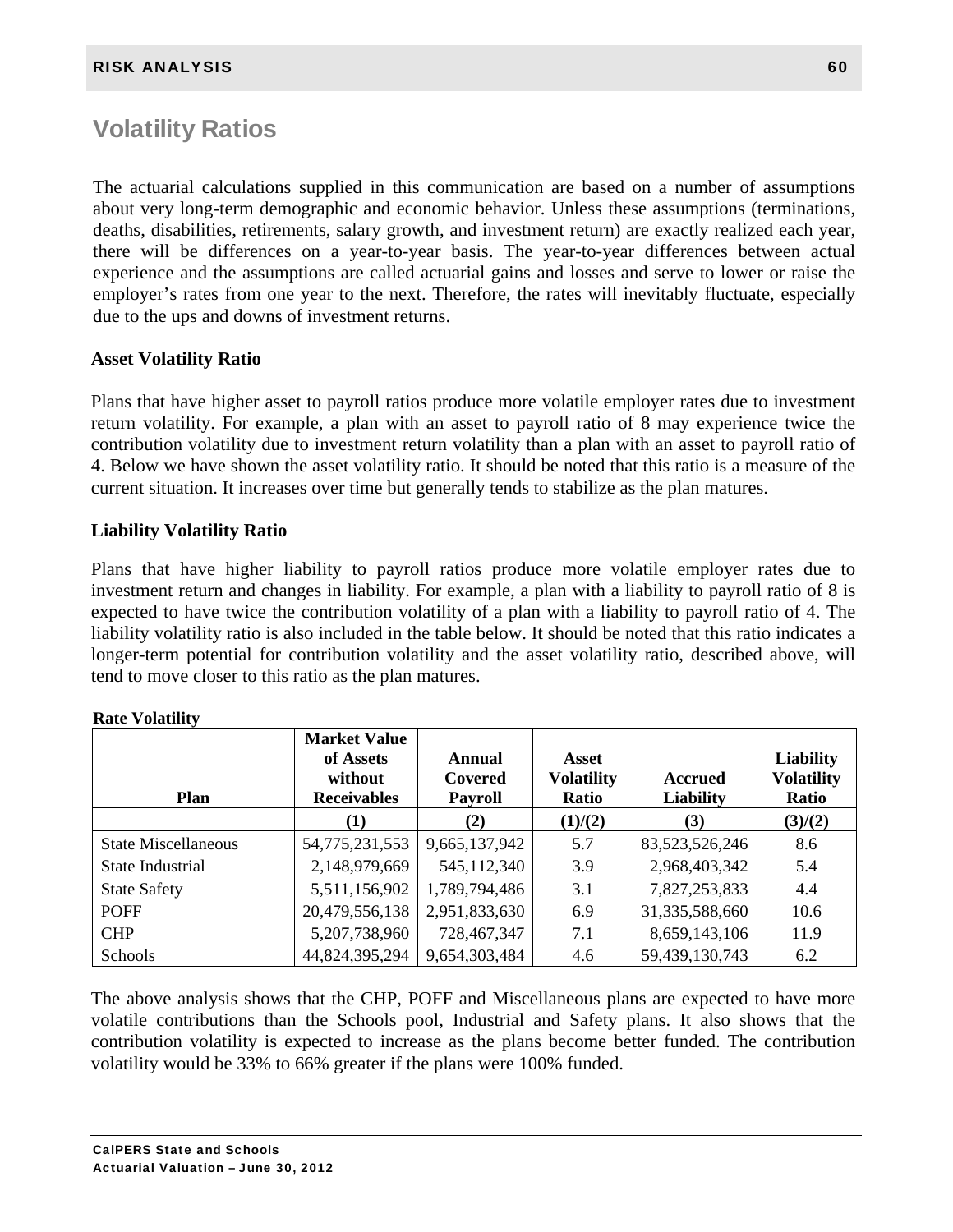# Projected Rates

On April 17, 2013, the CalPERS Board of Administration approved a recommendation to change the CalPERS amortization and smoothing policies. Beginning with the June 30, 2014 valuation that will set the 2015-16 rates, CalPERS will employ an amortization and rate smoothing policy that will pay for all gains and losses over a fixed 30-year period with the increases or decreases in the rate spread over a 5-year period. The table below shows projected employer contribution rates for the next six Fiscal Years, assuming CalPERS earns 12% for fiscal year 2012-13 and 7.50 percent every fiscal year thereafter, and assuming that all other actuarial assumptions will be realized and no changes to assumptions, contributions, benefits, or funding. These projections do not take into account potential rate increases from likely future assumption changes. They do take into account the positive impact PEPRA is expected to gradually have on the normal cost.

|                               | <b>New Rate</b> | <b>Projected Future Employer Contribution Rates</b>            |       |       |       |       |       |  |
|-------------------------------|-----------------|----------------------------------------------------------------|-------|-------|-------|-------|-------|--|
| Plan                          | 2013-14         | 2019-20<br>2015-16<br>2016-17<br>2017-18<br>2018-19<br>2014-15 |       |       |       |       |       |  |
| State Miscellaneous<br>Tier 1 | 21.121%         | 21.3%                                                          | 22.4% | 23.5% | 24.7% | 25.8% | 26.9% |  |
| State Miscellaneous<br>Tier 2 | 20.992%         | 21.0%                                                          | 22.3% | 23.6% | 24.9% | 26.2% | 27.5% |  |
| State Industrial              | 15.682%         | 15.7%                                                          | 16.3% | 16.9% | 17.5% | 18.1% | 18.7% |  |
| <b>State Safety</b>           | 17.205%         | 16.6%                                                          | 16.8% | 16.9% | 17.1% | 17.4% | 17.6% |  |
| <b>POFF</b>                   | 30.495%         | 29.6%                                                          | 30.9% | 32.2% | 33.5% | 34.8% | 36.1% |  |
| <b>CHP</b>                    | 34.616%         | 35.1%                                                          | 36.6% | 38.1% | 39.6% | 41.1% | 42.6% |  |
| <b>Schools</b>                | 11.442%         | 11.7%                                                          | 12.6% | 13.6% | 14.5% | 15.5% | 16.4% |  |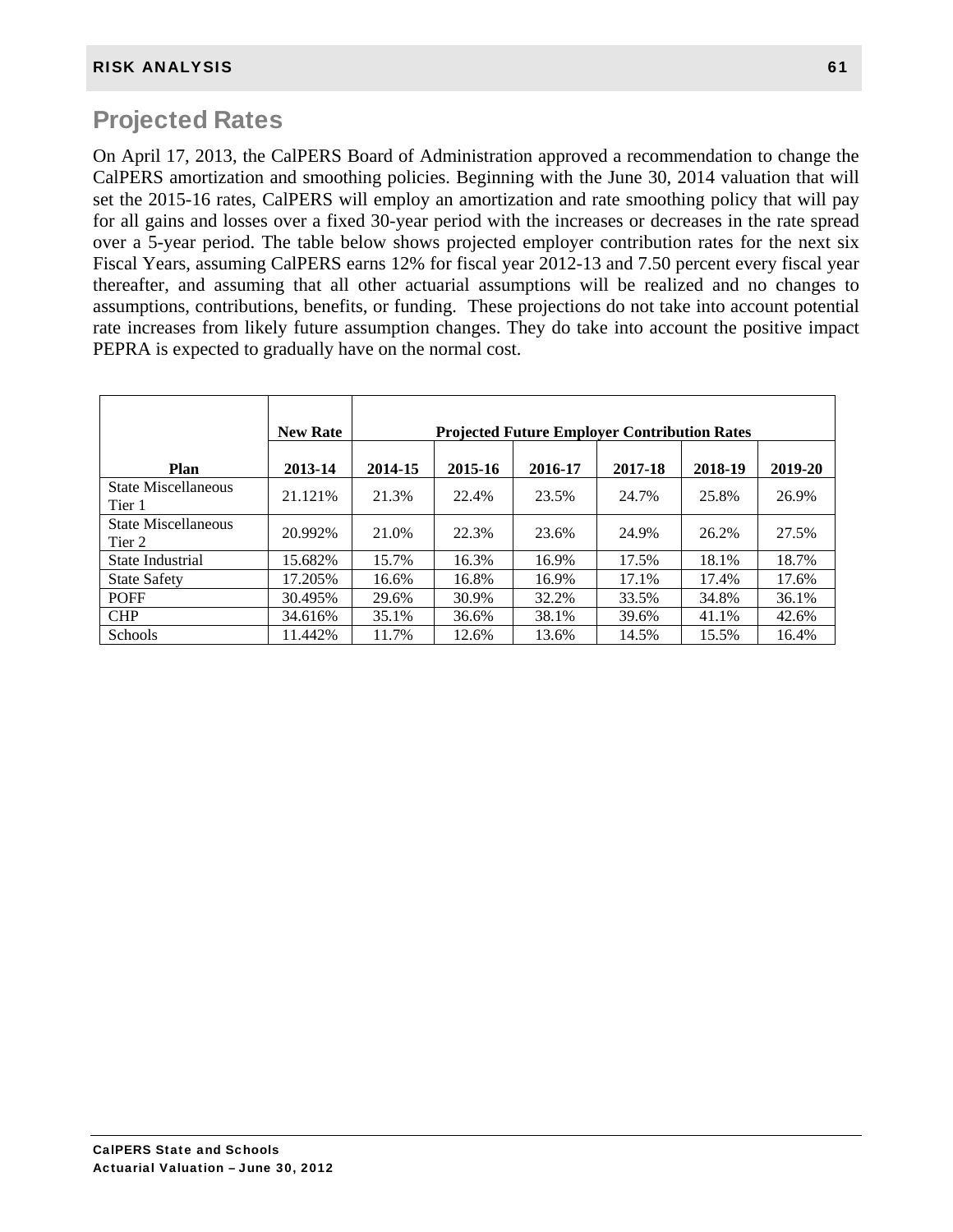# Analysis of Future Investment Return Scenarios

As part of this report, different scenarios were performed to determine the effects of various investment returns during fiscal years 2013-14, 2014-15 and 2015-16 on the 2015-16, 2016-17 and 2017-18 employer rates. The projected rates assume that all other actuarial assumptions will be realized and that no further changes to assumptions, contributions, benefits, or funding will occur. These projected rates also reflect that new hires will be entering into lower benefit formulas with a lower normal cost and the April 17, 2013 CalPERS Board-approved amortization and rate smoothing method change.

Five different investment return scenarios were selected.

- The first scenario is what one would expect if the markets were to give us a  $5<sup>th</sup>$  percentile return from July 1, 2013 through June 30, 2016. The  $5<sup>th</sup>$  percentile return corresponds to a -4.10% return for each of the 2013-14, 2014-15 and 2015-16 fiscal years.
- The second scenario is what one would expect if the markets were to give us a  $25<sup>th</sup>$  percentile return from July 1, 2013 through June 30, 2016. The  $25<sup>th</sup>$  percentile return corresponds to a 2.60% return for each of the 2013-14, 2014-15 and 2015-16 fiscal years.
- The third scenario assumed the return for 2013-14, 2014-15, and 2015-16 would be our assumed 7.50% investment return which represents about a  $49<sup>th</sup>$  percentile event.
- The fourth scenario is what one would expect if the markets were to give us a  $75<sup>th</sup>$  percentile return from July 1, 2013 through June 30, 2016. The  $75<sup>th</sup>$  percentile return corresponds to a 11.90% return for each of the 2013-14, 2014-15 and 2015-16 fiscal years.
- Finally, the last scenario is what one would expect if the markets were to give us a  $95<sup>th</sup>$ percentile return from July 1, 2013 through June 30, 2016. The  $95<sup>th</sup>$  percentile return corresponds to a 18.50% return for each of the 2013-14, 2014-15 and 2015-16 fiscal years.

The tables below show the projected contribution rates for 2015-16 through 2017-18 for the various State Plans under the five different scenarios.

|                            | <b>Investment Scenario</b> |                 |                 |                 |                 |  |
|----------------------------|----------------------------|-----------------|-----------------|-----------------|-----------------|--|
|                            | 1 <sup>st</sup>            | 2nd             | 3rd             | 4th             | 5th             |  |
|                            | <b>Scenario</b>            | <b>Scenario</b> | <b>Scenario</b> | <b>Scenario</b> | <b>Scenario</b> |  |
| <b>Plan</b>                | $-4.10\%$                  | $2.60\%$        | 7.50%           | 11.90%          | 18.50%          |  |
| State Miscellaneous Tier 1 | 23.4%                      | 22.8%           | 22.4%           | 22.0%           | 21.5%           |  |
| State Miscellaneous Tier 2 | 23.3%                      | 22.7%           | 22.3%           | 22.0%           | 21.4%           |  |
| State Industrial           | 17.0%                      | 16.6%           | 16.3%           | 16.0%           | 15.7%           |  |
| <b>State Safety</b>        | 17.3%                      | 17.0%           | 16.8%           | 16.6%           | 16.2%           |  |
| <b>POFF</b>                | 32.1%                      | 31.4%           | 30.9%           | 30.5%           | 29.8%           |  |
| <b>CHP</b>                 | 37.8%                      | 37.1%           | 36.6%           | 36.1%           | 35.4%           |  |
| Schools                    | 13.4%                      | 12.9%           | 12.6%           | 12.3%           | 11.9%           |  |

**Estimated: 2015-16 Rates as a % of Payroll**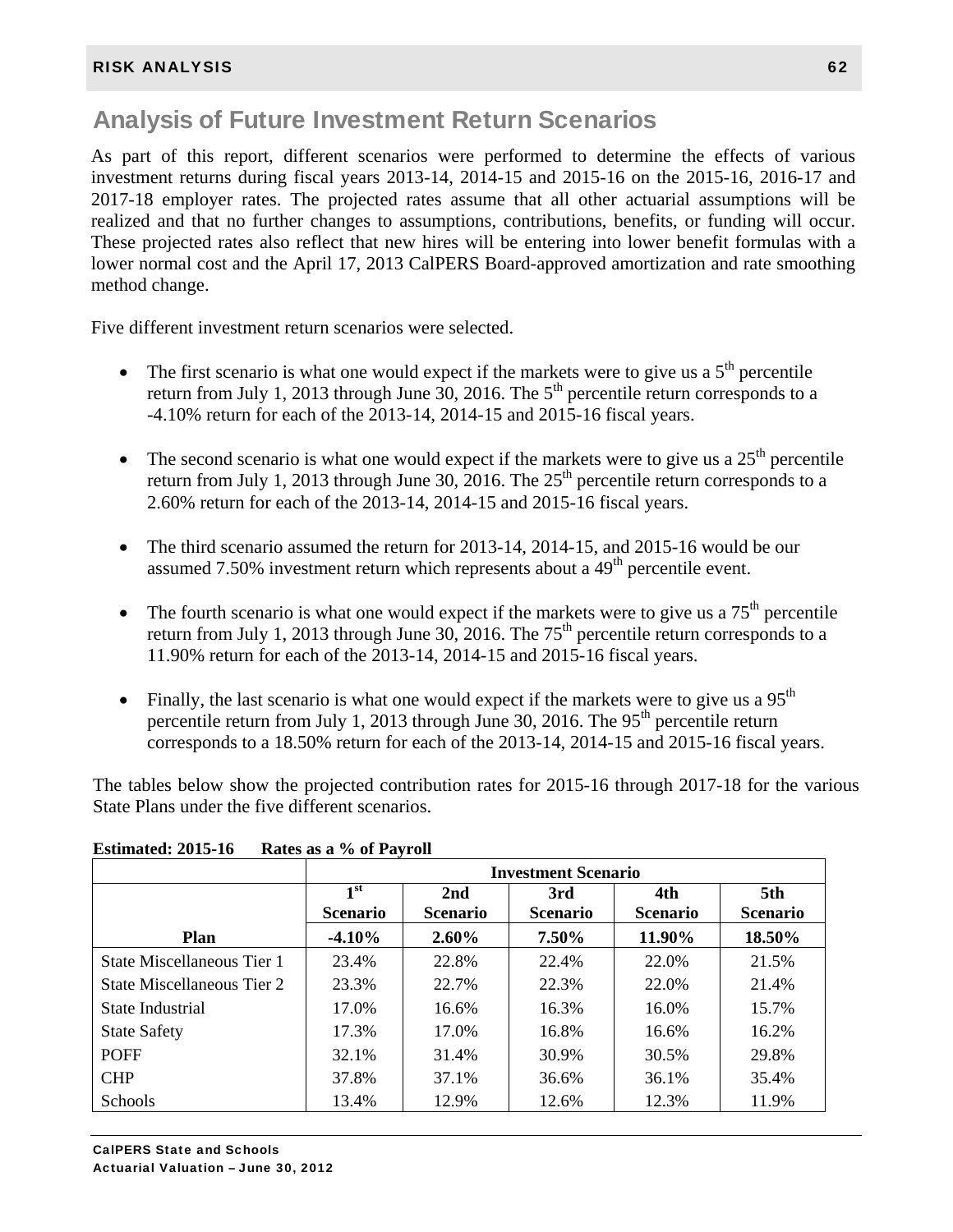|                            | <b>Investment Scenario</b>                                                             |          |                        |                        |        |  |
|----------------------------|----------------------------------------------------------------------------------------|----------|------------------------|------------------------|--------|--|
|                            | 1 <sup>st</sup><br>2nd<br>3rd<br><b>Scenario</b><br><b>Scenario</b><br><b>Scenario</b> |          | 4th<br><b>Scenario</b> | 5th<br><b>Scenario</b> |        |  |
| <b>Plan</b>                | $-4.10%$                                                                               | $2.60\%$ | 7.50%                  | 11.90%                 | 18.50% |  |
| State Miscellaneous Tier 1 | 26.3%                                                                                  | 24.7%    | 23.5%                  | 22.4%                  | 20.7%  |  |
| State Miscellaneous Tier 2 | 26.3%                                                                                  | 24.8%    | 23.6%                  | 22.5%                  | 20.8%  |  |
| State Industrial           | 18.9%                                                                                  | 17.8%    | 16.9%                  | 16.1%                  | 14.9%  |  |
| <b>State Safety</b>        | 18.6%                                                                                  | 17.6%    | 16.9%                  | 16.3%                  | 15.3%  |  |
| <b>POFF</b>                | 35.7%                                                                                  | 33.7%    | 32.2%                  | 30.8%                  | 28.7%  |  |
| <b>CHP</b>                 | 41.6%                                                                                  | 39.6%    | 38.1%                  | 36.7%                  | 34.5%  |  |
| <b>Schools</b>             | 15.8%                                                                                  | 14.5%    | 13.6%                  | 12.7%                  | 11.3%  |  |

# **Estimated: 2016-17 Rates as a % of Payroll**

## **Estimated: 2017-18 Rates as a % of Payroll**

|                            | <b>Investment Scenario</b>         |                        |                        |                        |                        |  |
|----------------------------|------------------------------------|------------------------|------------------------|------------------------|------------------------|--|
|                            | 1 <sup>st</sup><br><b>Scenario</b> | 2nd<br><b>Scenario</b> | 3rd<br><b>Scenario</b> | 4th<br><b>Scenario</b> | 5th<br><b>Scenario</b> |  |
| Plan                       | $-4.10\%$                          | $2.60\%$               | 7.50%                  | 11.90%                 | 18.50%                 |  |
| State Miscellaneous Tier 1 | 29.9%                              | 27.0%                  | 24.7%                  | 22.4%                  | 18.8%                  |  |
| State Miscellaneous Tier 2 | 30.2%                              | 27.2%                  | 24.9%                  | 22.7%                  | 19.1%                  |  |
| State Industrial           | 21.4%                              | 19.3%                  | 17.5%                  | 15.9%                  | 13.2%                  |  |
| <b>State Safety</b>        | 20.3%                              | 18.5%                  | 17.1%                  | 15.8%                  | 13.6%                  |  |
| <b>POFF</b>                | 40.3%                              | 36.5%                  | 33.5%                  | 30.7%                  | 26.1%                  |  |
| <b>CHP</b>                 | 46.5%                              | 42.6%                  | 39.6%                  | 36.7%                  | 32.1%                  |  |
| <b>Schools</b>             | 18.9%                              | 16.4%                  | 14.5%                  | 12.7%                  | 9.7%                   |  |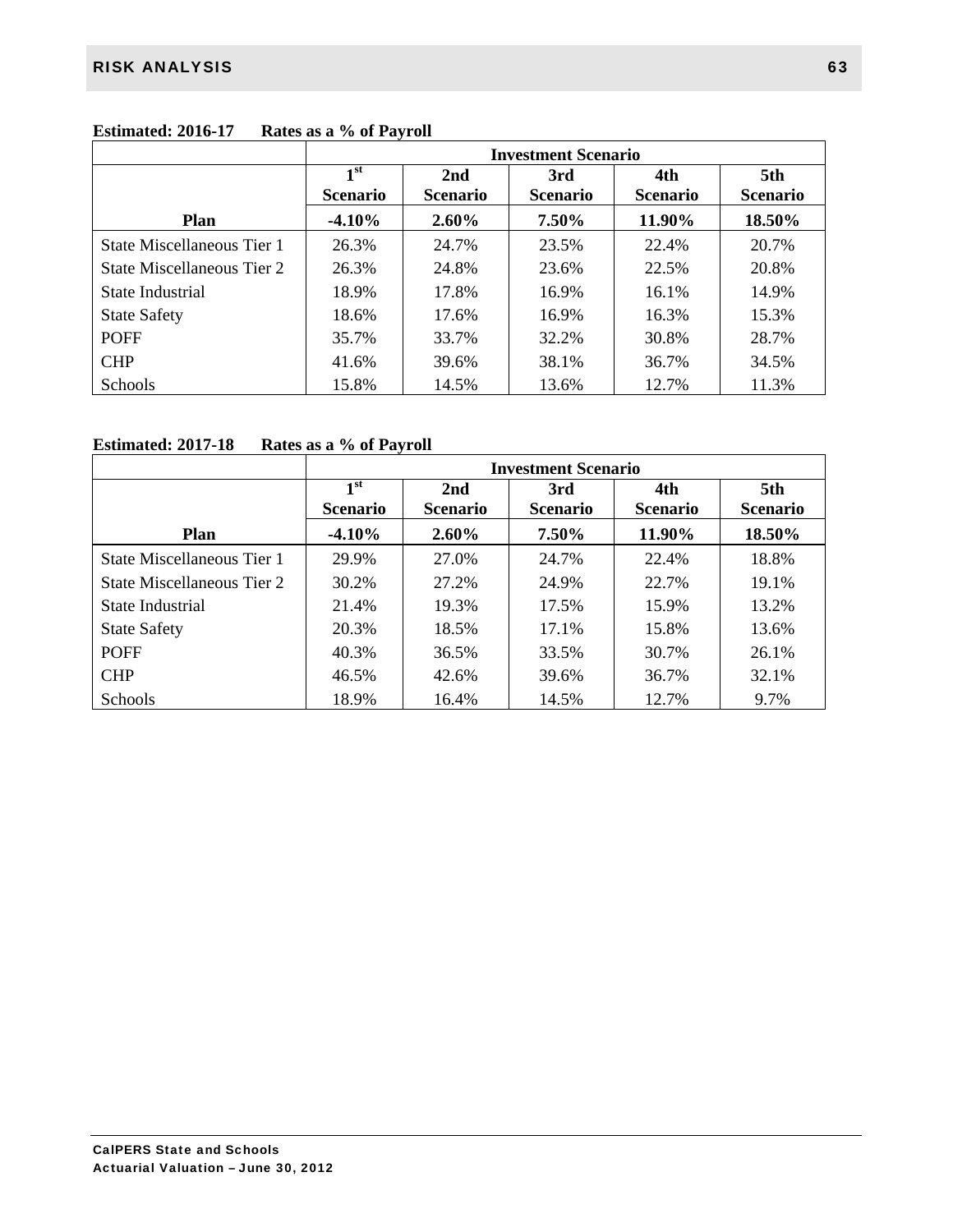# Analysis of Discount Rate Sensitivity & Government Code Section 20229

The discount rate reflects expectations of what the markets will deliver in the future and it is calculated based on two components: expected price inflation and real rate of return. A change in either of those components over the long term would necessitate further evaluation of the discount rate.

This section includes an analysis of discount rate sensitivity on employer contribution rates under two different discount rate scenarios. This type of analysis gives the reader a sense of the long-term risk to the employer contribution rates and changes to the funded status on a Market Value of Assets basis.

The first section shows the impact on employer contribution rates assuming discount rates that are 1 percentage point above and 1 percentage point below the current valuation discount rate and under current unfunded liability amortization methods. This analysis gives an indication of the potential required employer contribution rates if the discount rate was changed to 6.50% or 8.50% over the long-term.

The second section is in response to Government Code section 20229 which requires the CalPERS Board to provide an annual report which includes a calculation of the contribution rates and liabilities utilizing investment return and discount rate assumptions which are 2 percentage points above and 2 percentage points below the current investment return and discount rate assumptions utilized by the board, and a calculation of the rates based on an amortization period equal to the estimated average remaining service periods (EARSP) of the employees covered by the contributions. The results are presented for three different investment return assumptions (5.50%, 7.50% and 9.50%) for all the State plans. For comparison, contribution rates for the current fiscal year have been calculated using both the current amortization method and amortization over the estimated average remaining service periods of the employees covered by the contributions.

The results of the analysis are presented in three sections. The first section is a graphical representation of the impact on employer rates for both  $+/-1\%$  change in discount rate, and  $+/-2\%$ change in discount rate due to G.C. 20229. The second and third sections are the numeric representations. The reader may use the data points presented in the graph to estimate data points of interest using interpolation.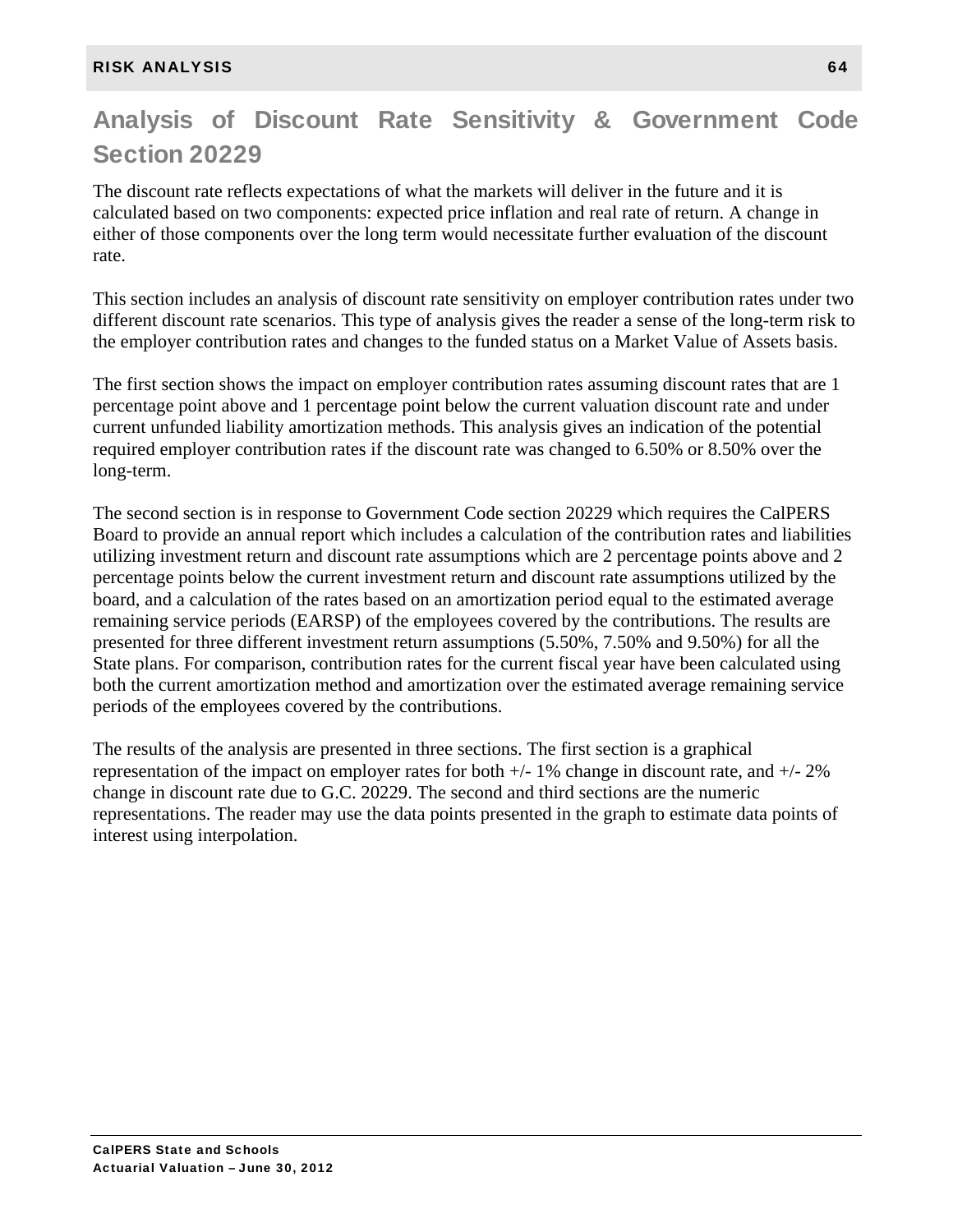

Analysis of discount rate sensitivity based on amortization of UL over EARSP (10 years)

- \* Required by Government Code Section 20229<br>\*\* Actuarially required contribution rate for 2013 1
- Actuarially required contribution rate for 2013-14 adopted by the CalPERS Board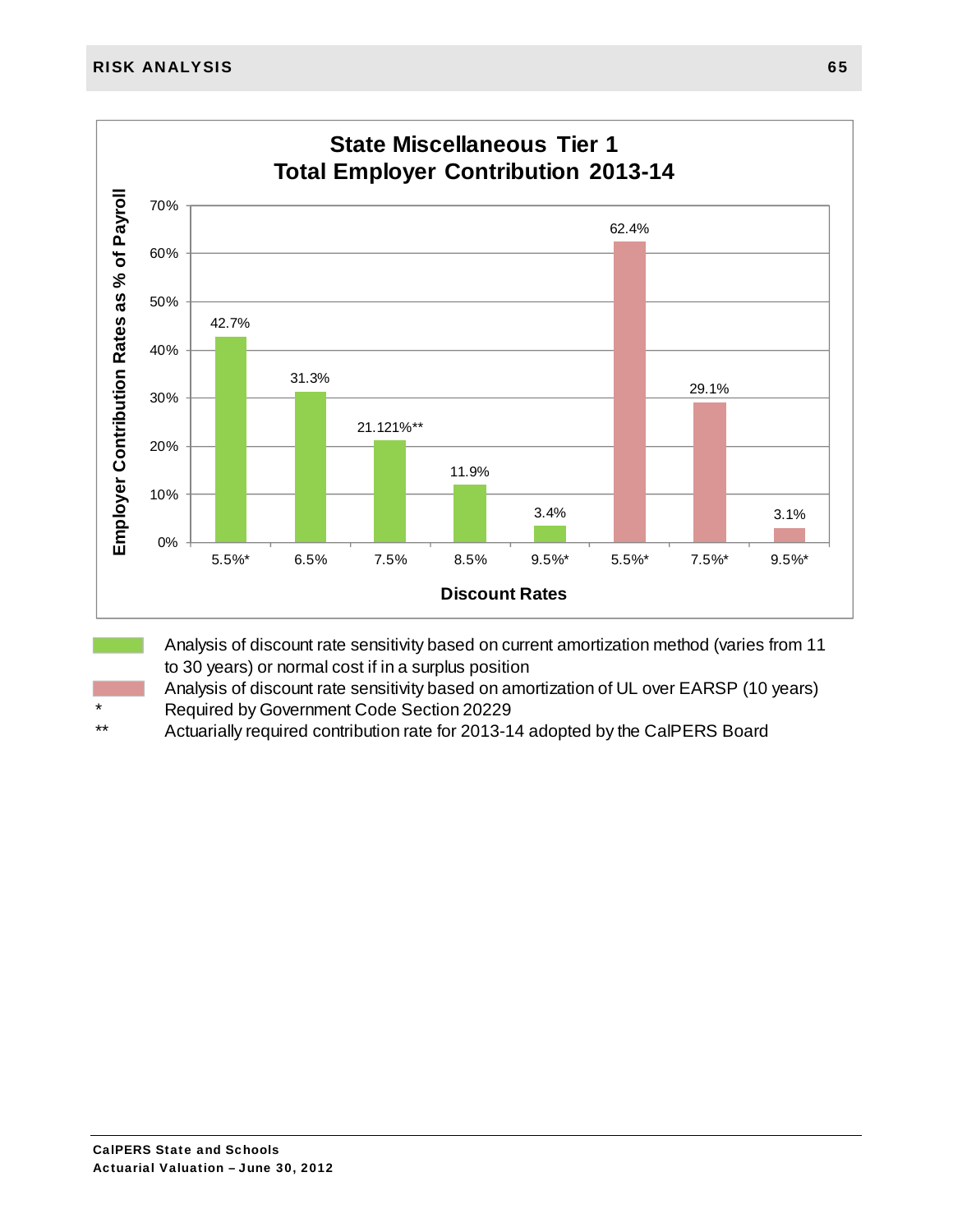

Analysis of discount rate sensitivity based on amortization of UL over EARSP (10 years)

- \* Required by Government Code Section 20229
- Actuarially required contribution rate for 2013-14 adopted by the CalPERS Board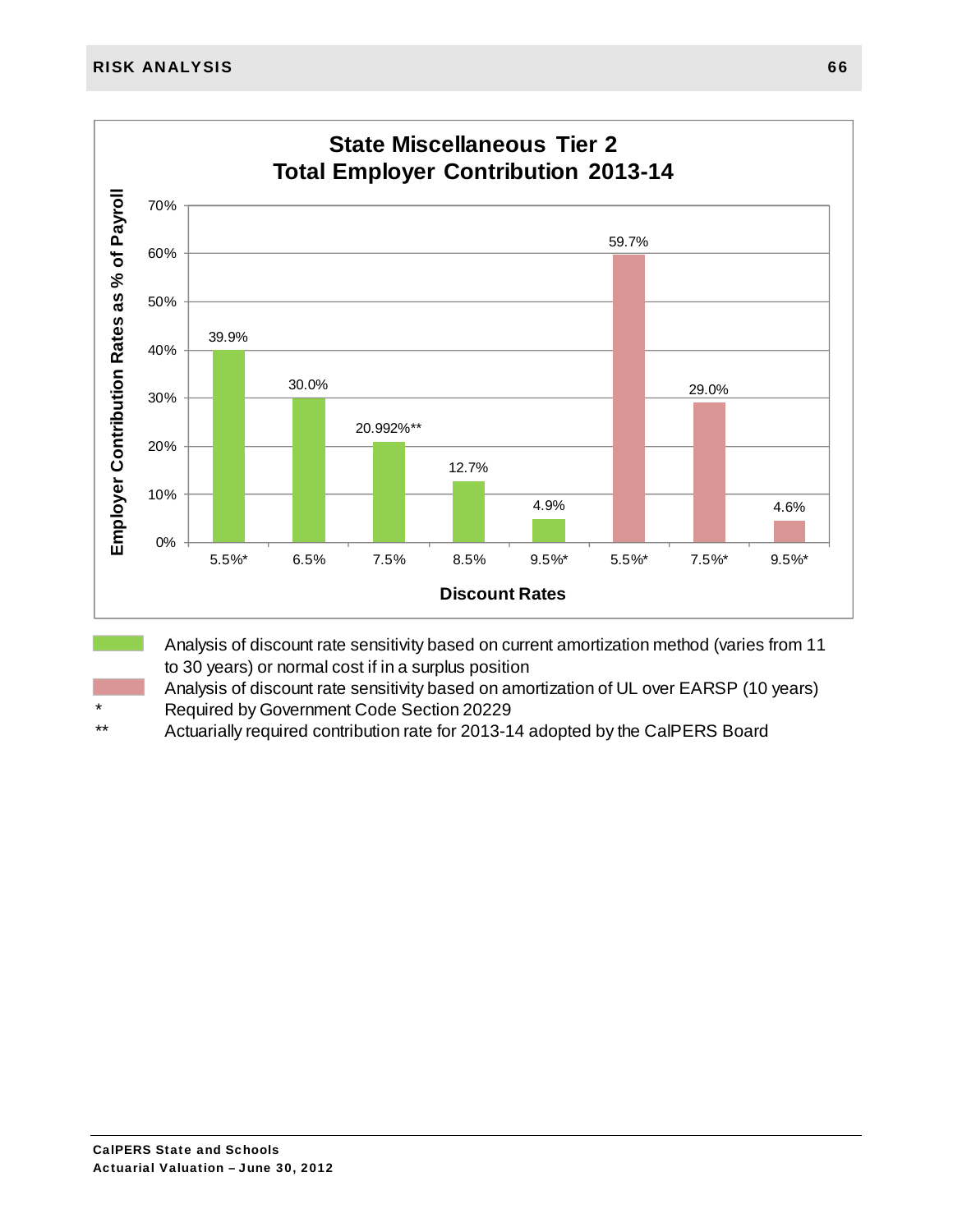

Analysis of discount rate sensitivity based on amortization of UL over EARSP (11 years)

- \* Required by Government Code Section 20229
- Actuarially required contribution rate for 2013-14 adopted by the CalPERS Board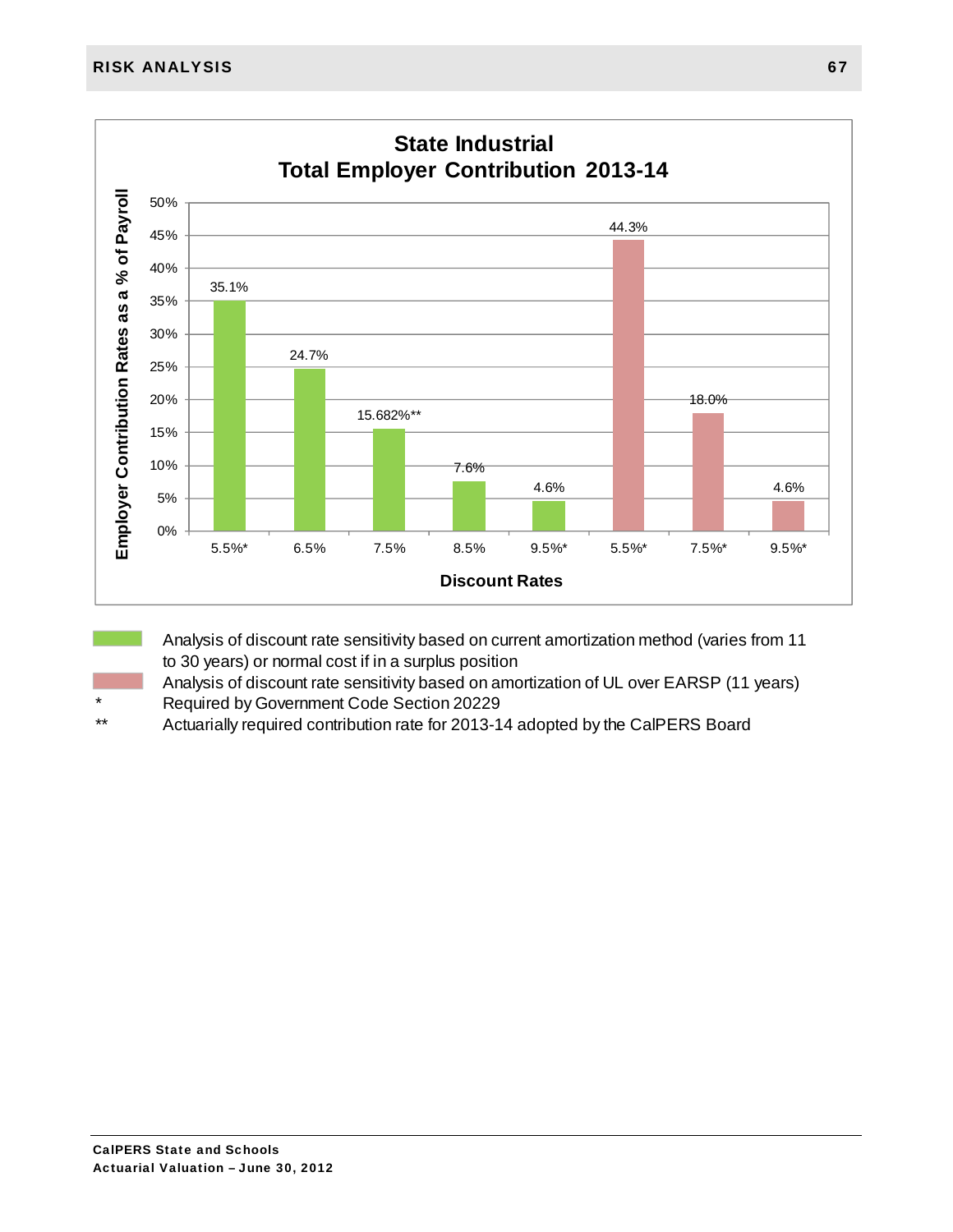

Analysis of discount rate sensitivity based on amortization of UL over EARSP (10 years) \* Required by Government Code Section 20229

Actuarially required contribution rate for 2013-14 adopted by the CalPERS Board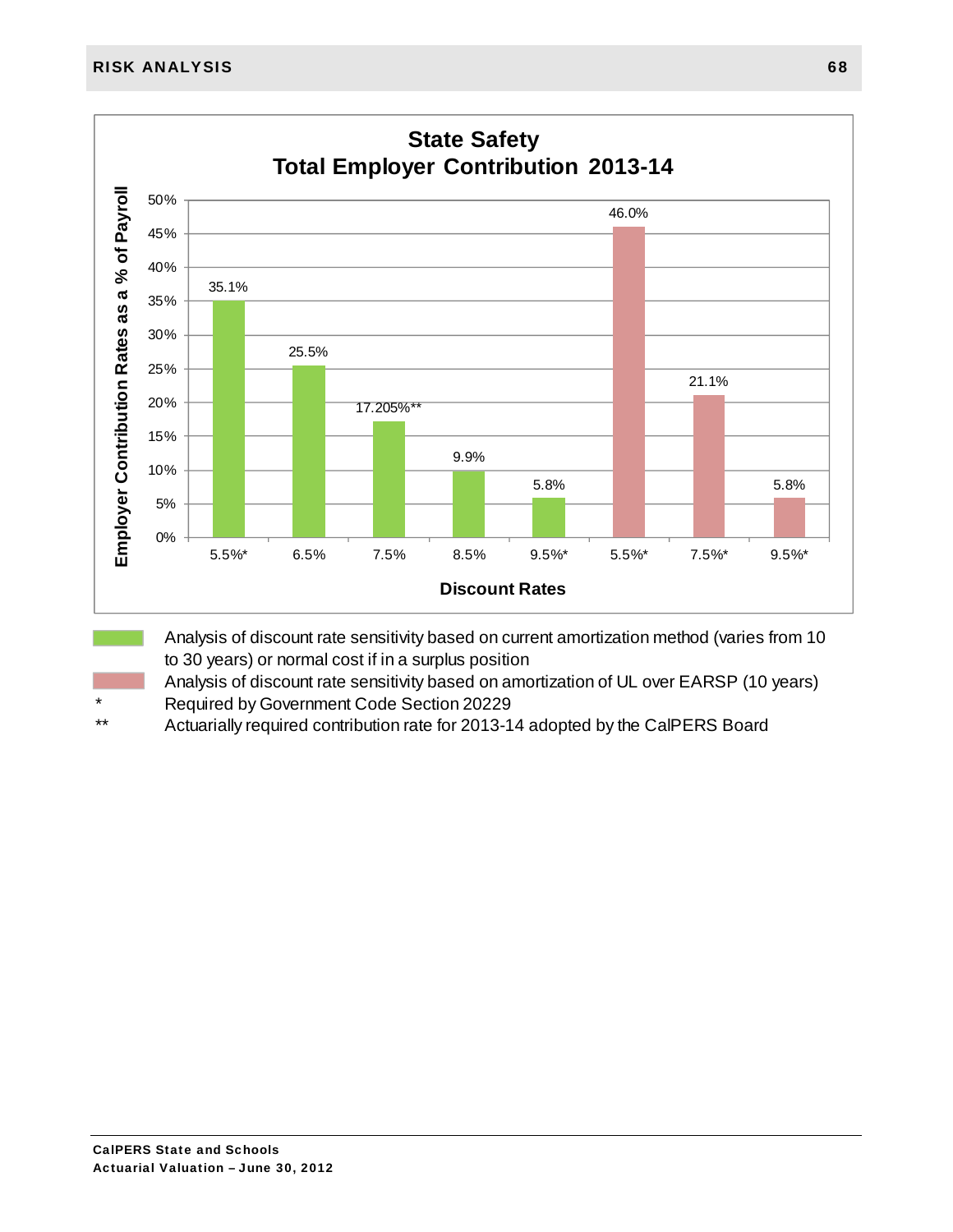

Analysis of discount rate sensitivity based on amortization of UL over EARSP (12 years)

- \* Required by Government Code Section 20229
- Actuarially required contribution rate for 2013-14 adopted by the CalPERS Board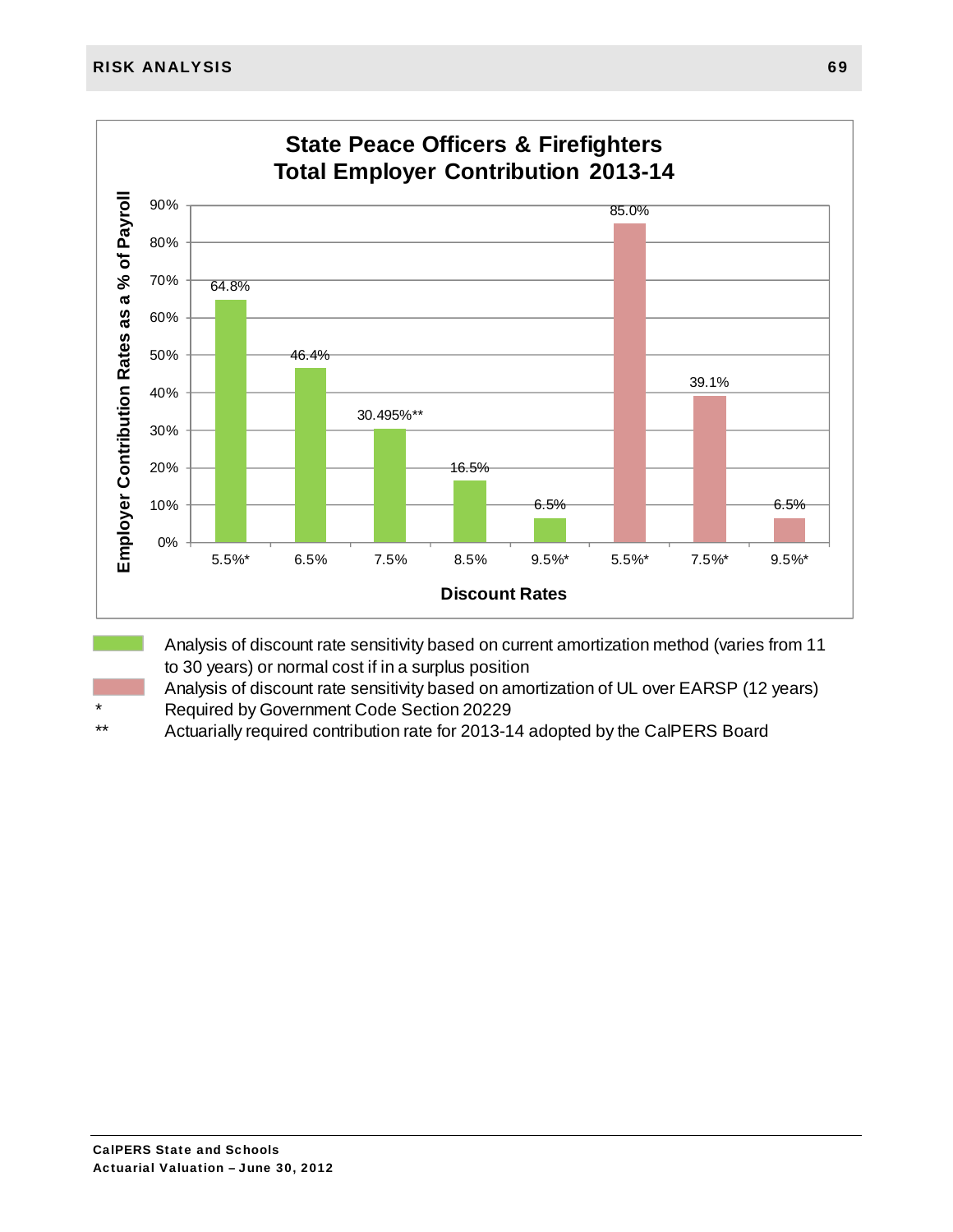

Analysis of discount rate sensitivity based on amortization of UL over EARSP (14 years)

- \* Required by Government Code Section 20229<br>\*\* Actuarially required contribution rate for 2013 1
- Actuarially required contribution rate for 2013-14 adopted by the CalPERS Board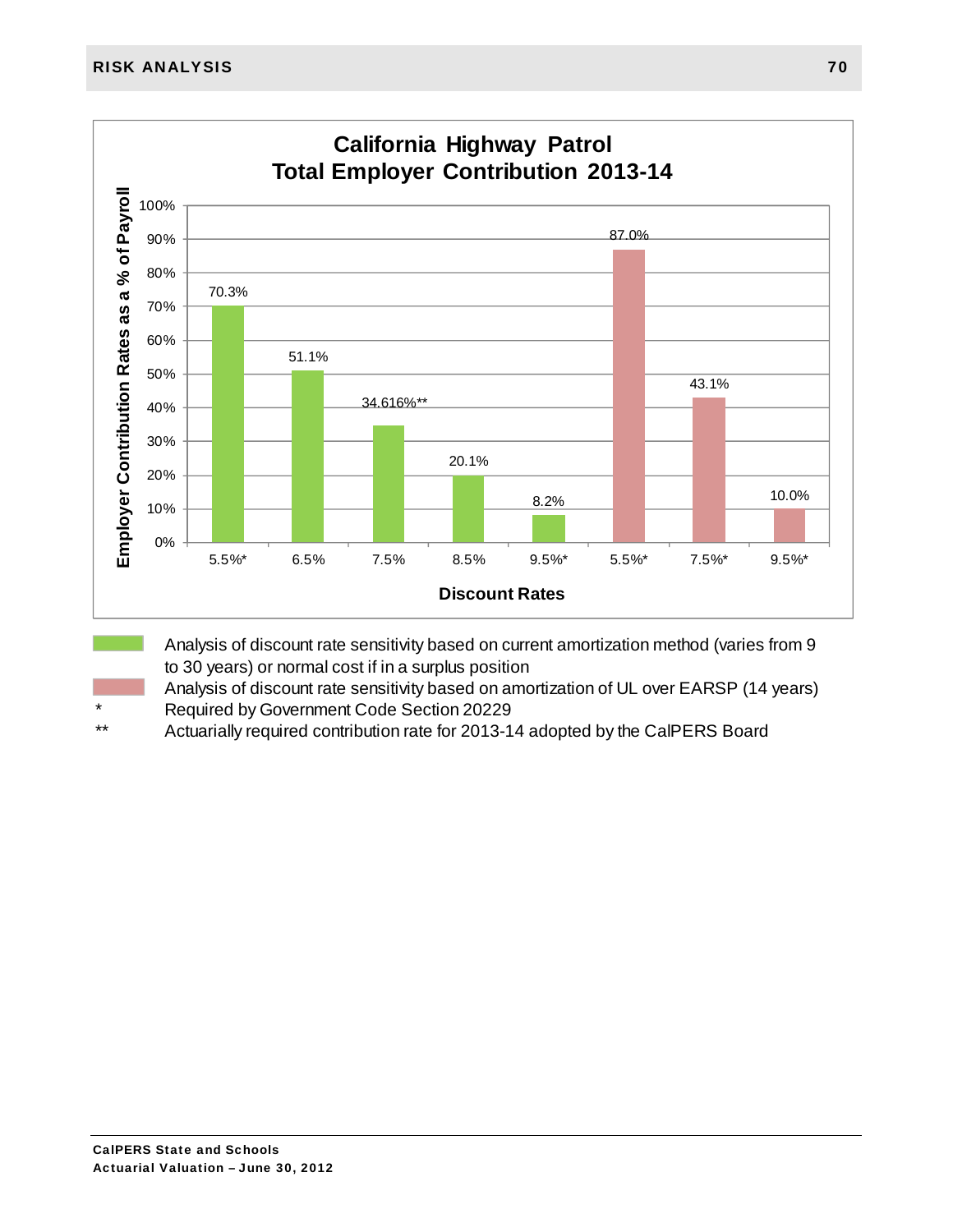

Analysis of discount rate sensitivity based on current amortization method (varies from 19 to 20 years)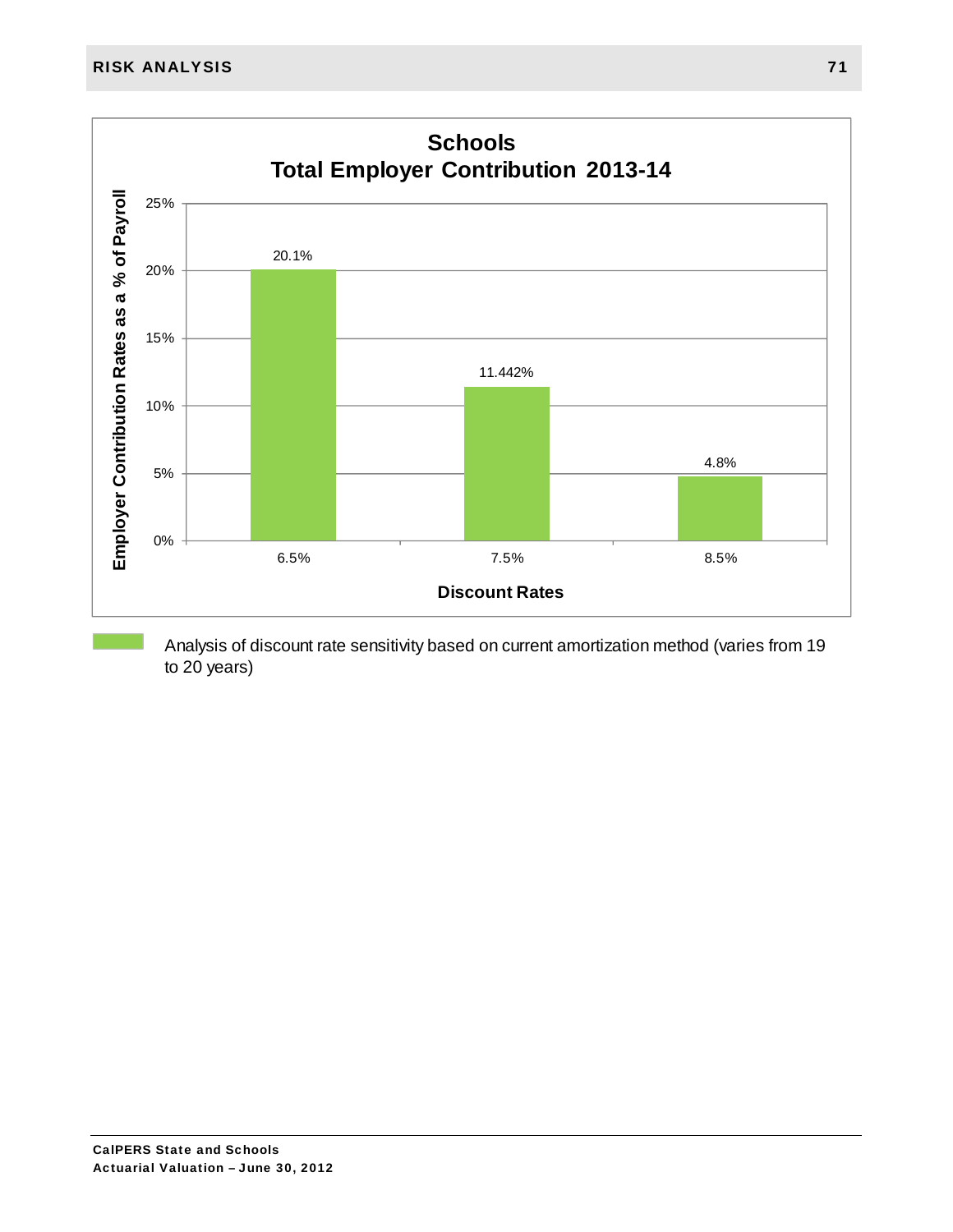## RISK ANALYSIS 72

|                      |                      | Analysis of Discount Kate Schsittvity (17 $\pm$ 70 change in discount Faic) |           |       |
|----------------------|----------------------|-----------------------------------------------------------------------------|-----------|-------|
| <b>Discount Rate</b> |                      | 6.50%                                                                       | 7.50%     | 8.50% |
|                      | Normal Cost          | 11.9%                                                                       | 8.089%    | 5.2%  |
| <b>State</b>         | <b>UAL</b> Payment   | 19.3%                                                                       | 12.961%   | 6.6%  |
| Miscellaneous        | <b>GTLI</b>          | 0.1%                                                                        | 0.071%    | 0.1%  |
| Tier 1               | Total                | 31.3%                                                                       | 21.121%   | 11.9% |
|                      | <b>Funded Status</b> | 59.2%                                                                       | 66.3%     | 73.7% |
|                      | Normal Cost          | 10.6%                                                                       | 7.960%    | 6.0%  |
| <b>State</b>         | <b>UAL Payment</b>   | 19.3%                                                                       | 12.961%   | 6.6%  |
| Miscellaneous        | <b>GTLI</b>          | 0.1%                                                                        | 0.071%    | 0.1%  |
| Tier <sub>2</sub>    | Total                | 30.0%                                                                       | 20.992%   | 12.7% |
|                      | <b>Funded Status</b> | 59.2%                                                                       | 66.3%     | 73.7% |
|                      | Normal Cost          | 14.4%                                                                       | 10.325%   | 7.1%  |
|                      | <b>UAL Payment</b>   | 10.3%                                                                       | 5.357%    | 0.5%  |
| State Industrial     | <b>GTLI</b>          | 0.0%                                                                        | $0.000\%$ | 0.0%  |
|                      | Total                | 24.7%                                                                       | 15.682%   | 7.6%  |
|                      | <b>Funded Status</b> | 64.4%                                                                       | 73.0%     | 82.1% |
|                      | Normal Cost          | 16.4%                                                                       | 12.007%   | 8.6%  |
|                      | <b>UAL Payment</b>   | 9.1%                                                                        | 5.198%    | 1.4%  |
| <b>State Safety</b>  | <b>GTLI</b>          | 0.0%                                                                        | 0.000%    | 0.0%  |
|                      | Total                | 25.5%                                                                       | 17.205%   | 9.9%  |
|                      | <b>Funded Status</b> | 62.2%                                                                       | 70.6%     | 79.4% |
|                      | Normal Cost          | 22.1%                                                                       | 15.489%   | 10.4% |
|                      | <b>UAL Payment</b>   | 24.3%                                                                       | 15.006%   | 6.1%  |
| <b>POFF</b>          | <b>GTLI</b>          | 0.0%                                                                        | 0.000%    | 0.0%  |
|                      | Total                | 46.4%                                                                       | 30.495%   | 16.5% |
|                      | <b>Funded Status</b> | 57.5%                                                                       | 65.5%     | 73.9% |
|                      | Normal Cost          | 19.5%                                                                       | 12.895%   | 7.9%  |
|                      | <b>UAL</b> Payment   | 31.5%                                                                       | 21.683%   | 12.2% |
| <b>CHP</b>           | <b>GTLI</b>          | 0.0%                                                                        | 0.038%    | 0.0%  |
|                      | Total                | 51.1%                                                                       | 34.616%   | 20.1% |
|                      | <b>Funded Status</b> | 53.0%                                                                       | 60.3%     | 68.0% |
|                      | Normal Cost          | 10.6%                                                                       | 7.313%    | 4.8%  |
|                      | <b>UAL</b> Payment   | 9.5%                                                                        | 4.129%    | 0.0%  |
| Schools              | <b>GTLI</b>          | N/A                                                                         | N/A       | N/A   |
|                      | Total                | 20.1%                                                                       | 11.442%   | 4.8%  |
|                      | <b>Funded Status</b> | 67.0%                                                                       | 75.5%     | 84.4% |

| Analysis of Discount Rate Sensitivity $(+/- 1\%$ change in discount rate) |  |
|---------------------------------------------------------------------------|--|
|---------------------------------------------------------------------------|--|

\*Rates were calculated with a 30-year Fresh Start to the amortization bases in the case of an average amortization period greater than 30.

\*\* In the case of a surplus, rates were calculated to equal the employer normal cost rate. This is based on a provision in the Public Employees' Pension Reform Act of 2013 (PEPRA) that requires a minimum employer contribution rate in combination with employee contributions shall not be less than the normal cost rate.

\*\*\*Numbers may not add due to rounding.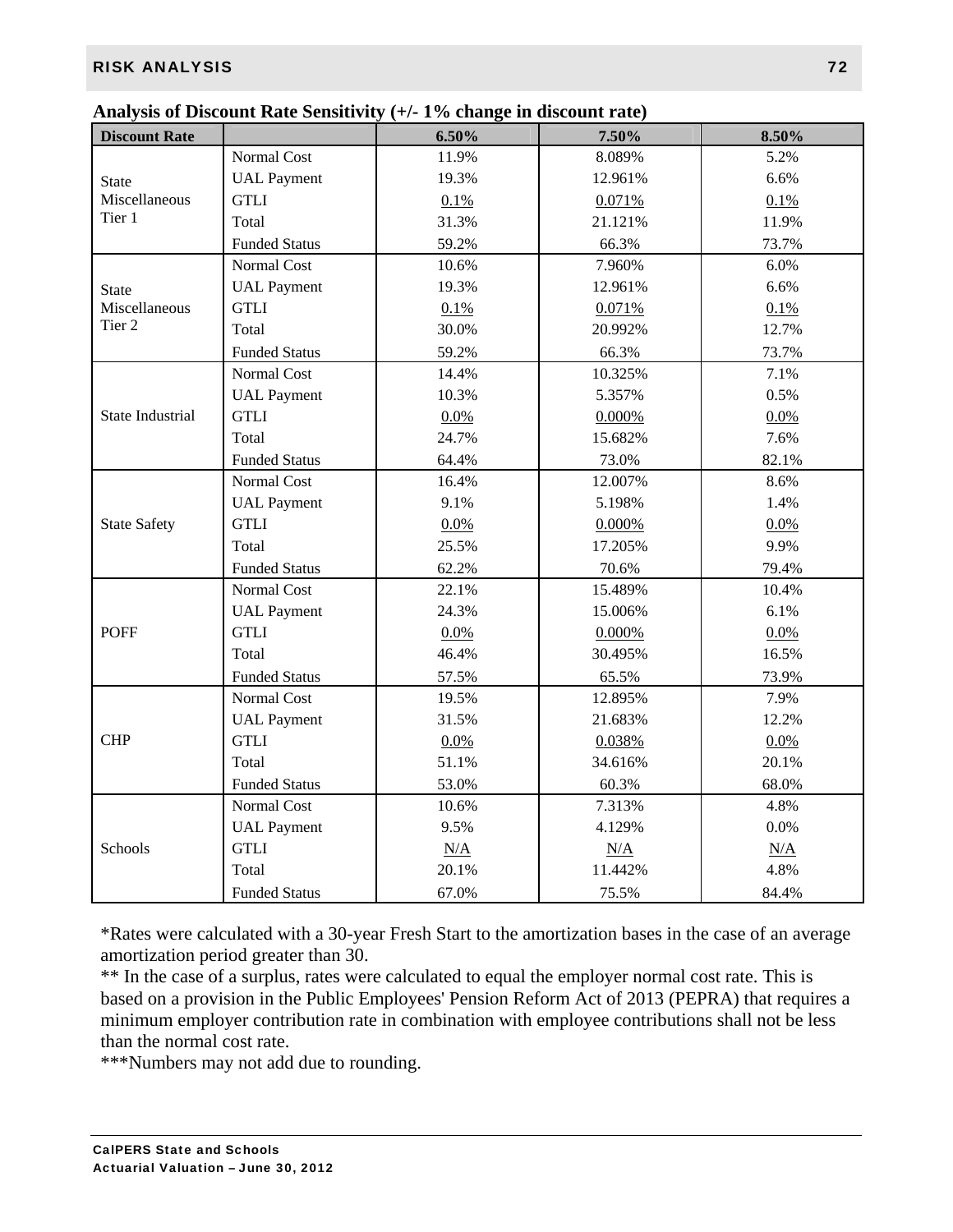## **Government Code Section 20229 (+/-2% change in discount rate based on current amortization method and amortization over EARSP)**

| <b>State Miscellaneous Tier 1 &amp; Tier 2</b> |                 |                   |                   |  |  |  |
|------------------------------------------------|-----------------|-------------------|-------------------|--|--|--|
| <b>Discount Rate</b>                           | 5.50%           | 7.50%             | 9.50%             |  |  |  |
| <b>Accrued Liability</b>                       | 105,482,210,701 | 83,523,526,246    | 68,010,307,665    |  |  |  |
| Market Value of Assets (MVA)                   | 55,371,256,388  | 55, 371, 256, 388 | 55, 371, 256, 388 |  |  |  |
| Funded Status MVA basis                        | 52.5%           | 66.3%             | 81.4%             |  |  |  |
| Unfunded Liability MVA basis                   | 50,110,954,313  | 28,152,269,858    | 12,639,051,277    |  |  |  |
| <b>State Miscellaneous Tier 1</b>              |                 |                   |                   |  |  |  |
| <b>Current Amortization Method</b>             |                 |                   |                   |  |  |  |
| Payment on Normal Cost                         | 16.8%           | 8.089%            | 3.0%              |  |  |  |
| Payment on UL                                  | 25.8%           | 12.961%           | 0.3%              |  |  |  |
| <b>Group Term Life Insurance</b>               | 0.1%            | 0.071%            | 0.1%              |  |  |  |
| Total ER Contribution 2013-14                  | 42.7%           | 21.121%           | 3.4%              |  |  |  |
| <b>State Miscellaneous Tier 1</b>              |                 |                   |                   |  |  |  |
| <b>Amortization of UL over EARSP</b>           |                 |                   |                   |  |  |  |
| Payment on Normal Cost                         | 16.8%           | 8.1%              | 3.0%              |  |  |  |
| Payment on UL (over EARSP=10 yrs)              | 45.6%           | 20.9%             | 0.0%              |  |  |  |
| <b>Group Term Life Insurance</b>               | 0.1%            | 0.1%              | 0.1%              |  |  |  |
| Total ER Contribution 2013-14                  | 62.4%           | 29.1%             | 3.1%              |  |  |  |
| <b>State Miscellaneous Tier 2</b>              |                 |                   |                   |  |  |  |
| <b>Current Amortization Method</b>             |                 |                   |                   |  |  |  |
| Payment on Normal Cost                         | 14.0%           | 7.960%            | 4.5%              |  |  |  |
| Payment on UL                                  | 25.8%           | 12.961%           | 0.3%              |  |  |  |
| Group Term Life Insurance                      | 0.1%            | 0.071%            | 0.1%              |  |  |  |
| Total ER Contribution 2013-14                  | 39.9%           | 20.992%           | 4.9%              |  |  |  |
| <b>State Miscellaneous Tier 2</b>              |                 |                   |                   |  |  |  |
| <b>Amortization of UL over EARSP</b>           |                 |                   |                   |  |  |  |
| Payment on Normal Cost                         | 14.0%           | 8.0%              | 4.5%              |  |  |  |
| Payment on UL (over EARSP=10 yrs)              | 45.6%           | 20.9%             | 0.0%              |  |  |  |
| <b>Group Term Life Insurance</b>               | 0.1%            | 0.1%              | 0.1%              |  |  |  |
| Total ER Contribution 2013-14                  | 59.7%           | 29.0%             | 4.6%              |  |  |  |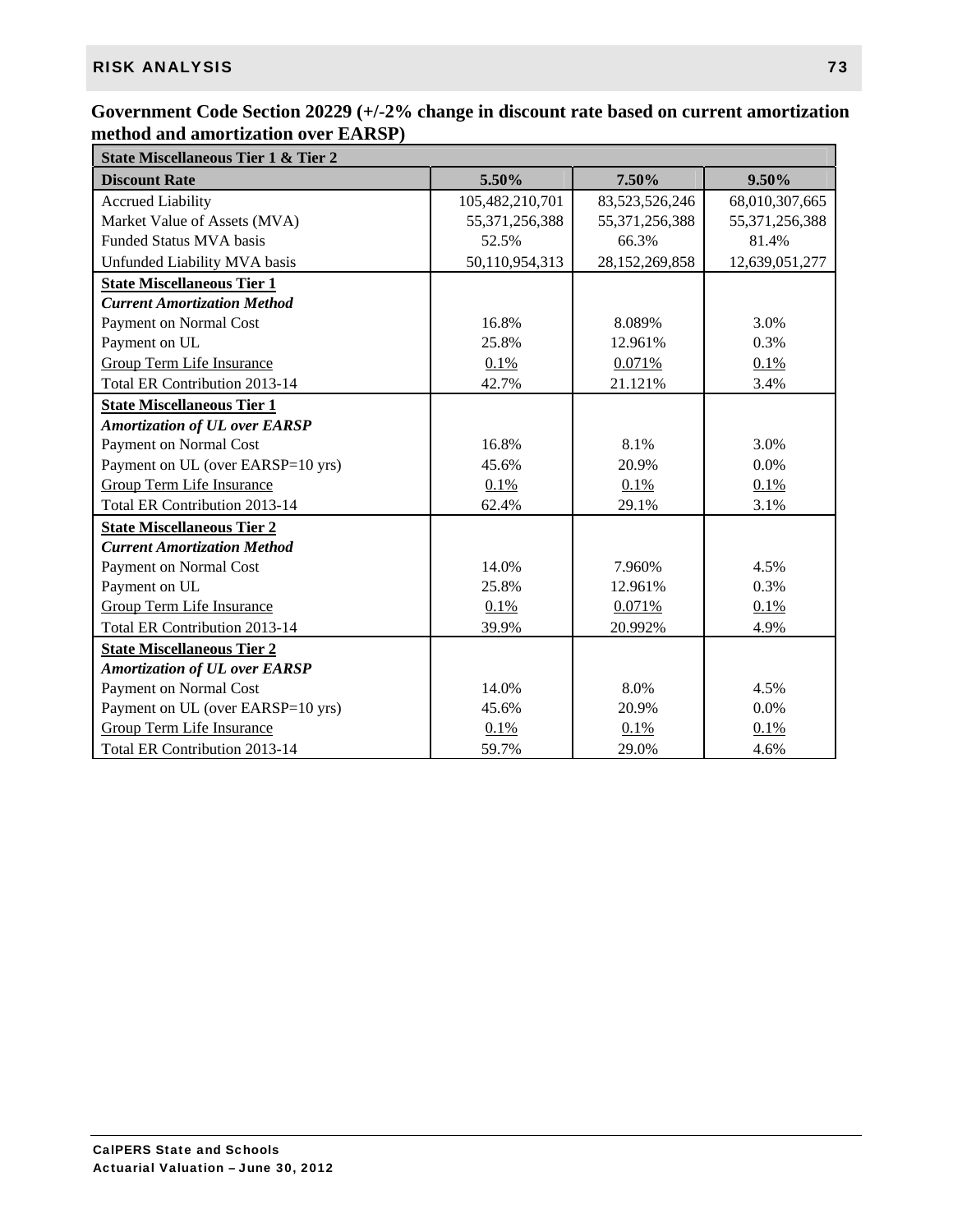| <b>State Industrial</b>              |               |               |               |  |  |  |
|--------------------------------------|---------------|---------------|---------------|--|--|--|
| <b>Discount Rate</b>                 | 5.50%         | 7.50%         | $9.50\%$      |  |  |  |
| <b>Accrued Liability</b>             | 3,846,926,768 | 2,968,403,342 | 2,363,890,177 |  |  |  |
| Market Value of Assets (MVA)         | 2,168,103,394 | 2,168,103,394 | 2,168,103,394 |  |  |  |
| <b>Funded Status MVA basis</b>       | 56.4%         | 73.0%         | 91.7%         |  |  |  |
| Unfunded Liability MVA basis         | 1,678,823,374 | 800,299,948   | 195,786,783   |  |  |  |
| <b>Current Amortization Method</b>   |               |               |               |  |  |  |
| Payment on Normal Cost               | 19.7%         | 10.325%       | 4.6%          |  |  |  |
| Payment on UL                        | 15.3%         | 5.357%        | $0.0\%$       |  |  |  |
| <b>Group Term Life Insurance</b>     | 0.0%          | 0.000%        | 0.0%          |  |  |  |
| Total ER Contribution 2013-14        | 35.1%         | 15.682%       | 4.6%          |  |  |  |
| <b>Amortization of UL over EARSP</b> |               |               |               |  |  |  |
| Payment on Normal Cost               | 19.7%         | 10.3%         | 4.6%          |  |  |  |
| Payment on UL (over EARSP=11 yrs)    | 24.6%         | 7.7%          | $0.0\%$       |  |  |  |
| <b>Group Term Life Insurance</b>     | $0.0\%$       | $0.0\%$       | 0.0%          |  |  |  |
| Total ER Contribution 2013-14        | 44.3%         | 18.0%         | 4.6%          |  |  |  |

| <b>State Safety</b>                  |                |               |               |  |  |
|--------------------------------------|----------------|---------------|---------------|--|--|
| <b>Discount Rate</b>                 | 5.50%          | 7.50%         | $9.50\%$      |  |  |
| <b>Accrued Liability</b>             | 10,149,134,494 | 7,827,253,833 | 6,220,770,789 |  |  |
| Market Value of Assets (MVA)         | 5,524,386,200  | 5,524,386,200 | 5,524,386,200 |  |  |
| <b>Funded Status MVA basis</b>       | 54.4%          | 70.6%         | 88.8%         |  |  |
| Unfunded Liability MVA basis         | 4,624,748,294  | 2,302,867,633 | 696, 384, 589 |  |  |
| <b>Current Amortization Method</b>   |                |               |               |  |  |
| Payment on Normal Cost               | 22.0%          | 12.007%       | 5.8%          |  |  |
| Payment on UL                        | 13.1%          | 5.198%        | $0.0\%$       |  |  |
| Group Term Life Insurance            | $0.0\%$        | 0.000%        | $0.0\%$       |  |  |
| Total ER Contribution 2013-14        | 35.1%          | 17.205%       | 5.8%          |  |  |
| <b>Amortization of UL over EARSP</b> |                |               |               |  |  |
| Payment on Normal Cost               | 22.0%          | 12.0%         | 5.8%          |  |  |
| Payment on UL (over EARSP=10 yrs)    | 24.0%          | 9.1%          | $0.0\%$       |  |  |
| <b>Group Term Life Insurance</b>     | $0.0\%$        | $0.0\%$       | $0.0\%$       |  |  |
| Total ER Contribution 2013-14        | 46.0%          | 21.1%         | 5.8%          |  |  |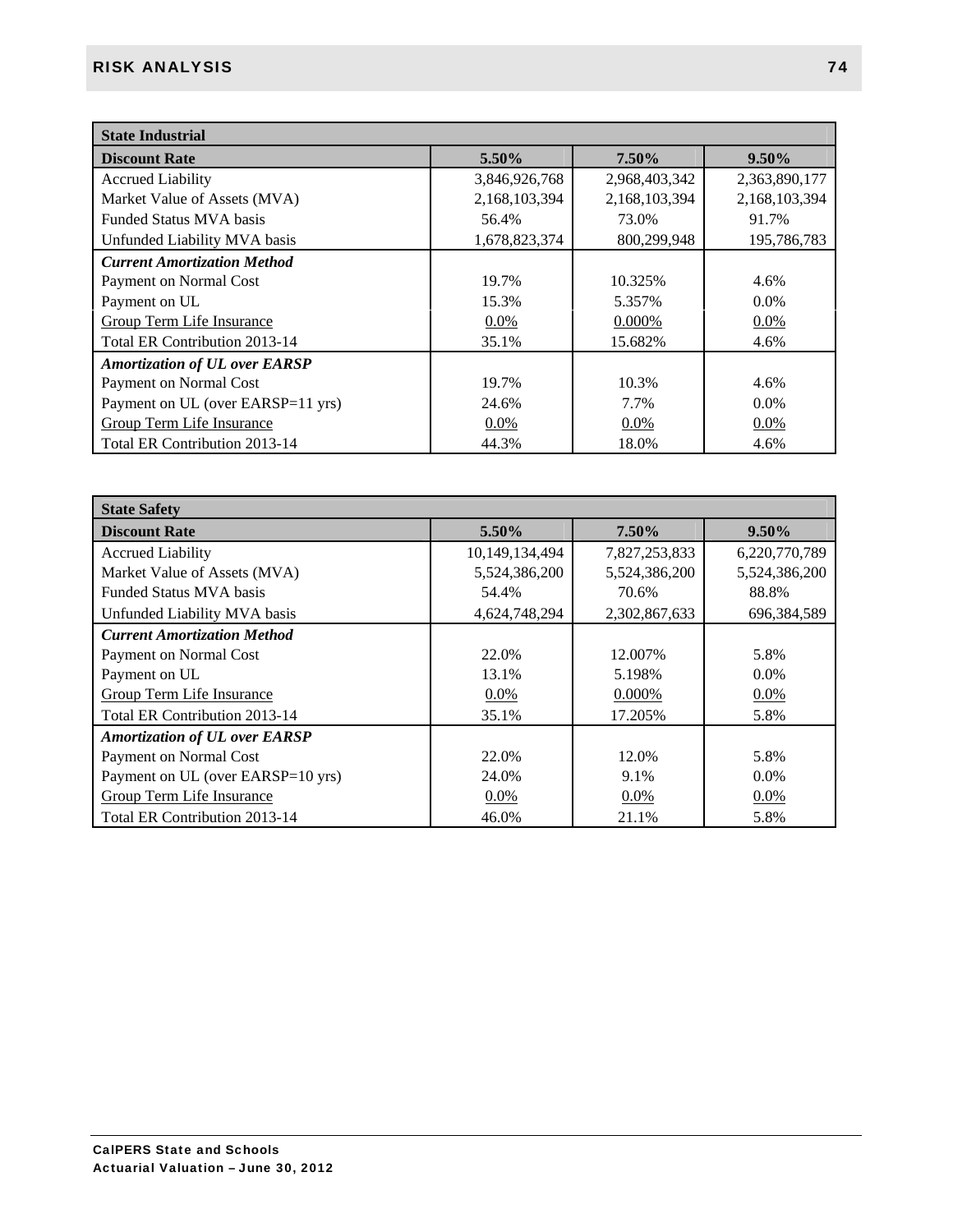| <b>State Peace Officers and Firefighters</b> |                |                   |                |  |  |  |
|----------------------------------------------|----------------|-------------------|----------------|--|--|--|
| <b>Discount Rate</b>                         | 5.50%          | 7.50%             | $9.50\%$       |  |  |  |
| <b>Accrued Liability</b>                     | 41,009,093,707 | 31, 335, 588, 660 | 24,793,962,705 |  |  |  |
| Market Value of Assets (MVA)                 | 20,525,705,429 | 20,525,705,429    | 20,525,705,429 |  |  |  |
| <b>Funded Status MVA basis</b>               | 50.1%          | 65.5%             | 82.8%          |  |  |  |
| Unfunded Liability MVA basis                 | 20,483,388,278 | 10,809,883,231    | 4,268,257,276  |  |  |  |
| <b>Current Amortization Method</b>           |                |                   |                |  |  |  |
| Payment on Normal Cost                       | 30.9%          | 15.489%           | 6.5%           |  |  |  |
| Payment on UL                                | 33.9%          | 15.006%           | $0.0\%$        |  |  |  |
| Group Term Life Insurance                    | $0.0\%$        | 0.000%            | 0.0%           |  |  |  |
| Total ER Contribution 2013-14                | 64.8%          | 30.495%           | 6.5%           |  |  |  |
| <b>Amortization of UL over EARSP</b>         |                |                   |                |  |  |  |
| Payment on Normal Cost                       | 30.9%          | 15.5%             | 6.5%           |  |  |  |
| Payment on UL (over EARSP=12 yrs)            | 54.1%          | 23.6%             | $0.0\%$        |  |  |  |
| <b>Group Term Life Insurance</b>             | $0.0\%$        | $0.0\%$           | $0.0\%$        |  |  |  |
| Total ER Contribution 2013-14                | 85.0%          | 39.1%             | 6.5%           |  |  |  |

| <b>California Highway Patrol</b>     |                  |               |               |
|--------------------------------------|------------------|---------------|---------------|
| <b>Discount Rate</b>                 | 5.50%            | 7.50%         | $9.50\%$      |
| <b>Accrued Liability</b>             | 11,325,000,507   | 8,659,143,106 | 6,855,898,165 |
| Market Value of Assets (MVA)         | 5,220,072,829    | 5,220,072,829 | 5,220,072,829 |
| <b>Funded Status MVA basis</b>       | 46.1%            | 60.3%         | 76.1%         |
| Unfunded Liability MVA basis         | 6, 104, 927, 678 | 3,439,070,277 | 1,635,825,336 |
| <b>Current Amortization Method</b>   |                  |               |               |
| Payment on Normal Cost               | 28.4%            | 12.895%       | 4.1%          |
| Payment on UL                        | 41.8%            | 21.683%       | 4.0%          |
| Group Term Life Insurance            | $0.0\%$          | 0.038%        | $0.0\%$       |
| Total ER Contribution 2013-14        | 70.3%            | 34.616%       | 8.2%          |
| <b>Amortization of UL over EARSP</b> |                  |               |               |
| Payment on Normal Cost               | 28.4%            | 12.9%         | 4.1%          |
| Payment on UL (over EARSP=14 yrs)    | 58.6%            | 30.2%         | 5.9%          |
| <b>Group Term Life Insurance</b>     | $0.0\%$          | $0.0\%$       | $0.0\%$       |
| Total ER Contribution 2013-14        | 87.0%            | 43.1%         | 10.0%         |

\* Rates calculated using current amortization methods were calculated with a 30-year Fresh Start to the amortization bases in the case of an average amortization period greater than 30. \*\* In the case of a surplus, rates were calculated to equal the employer normal cost rate. This is based on a provision in the Public Employees' Pension Reform Act of 2013 (PEPRA) that requires a minimum employer contribution rate in combination with employee contributions shall not be less than the normal cost rate.

\*\*\*Numbers may not add due to rounding.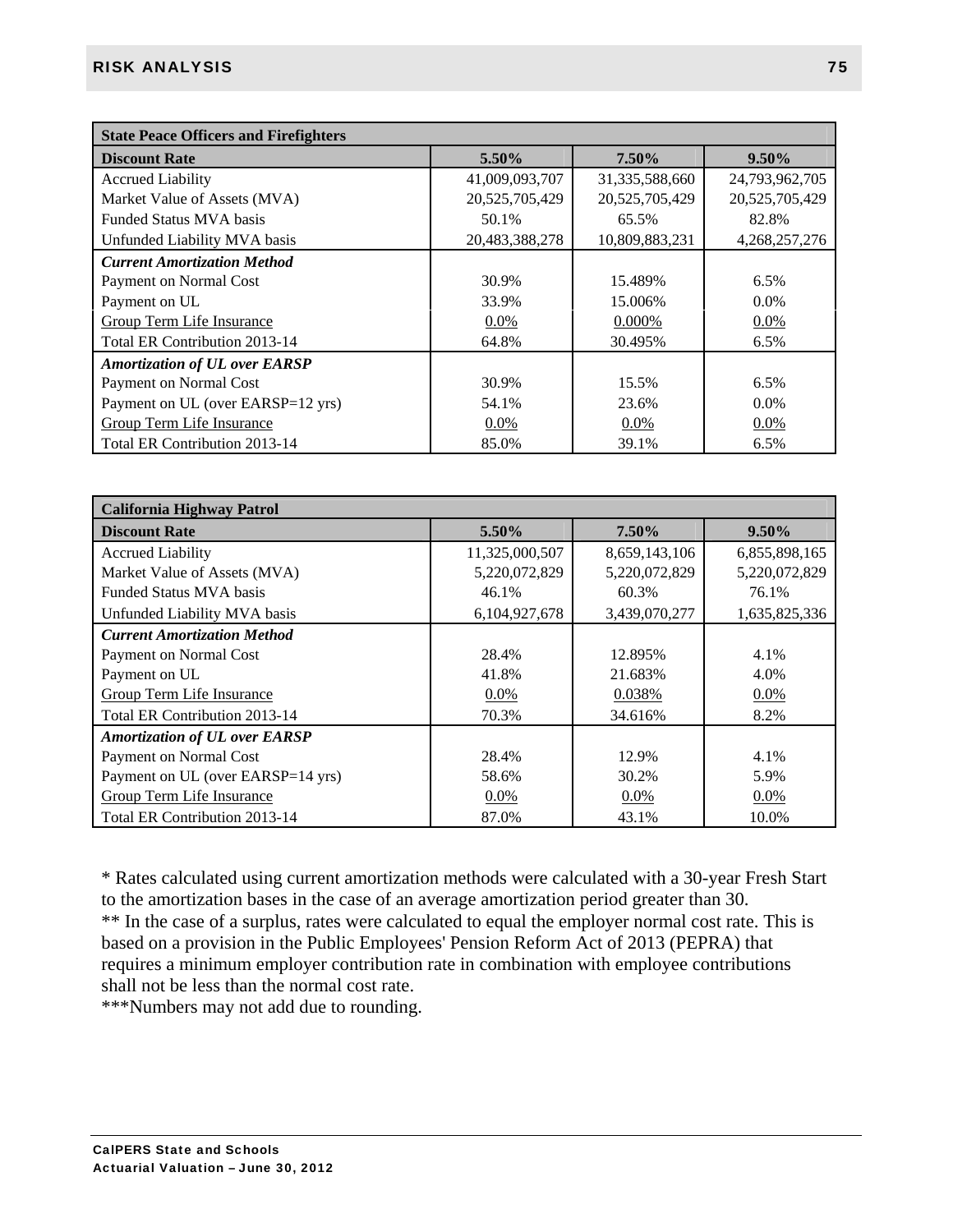

# Understanding<br>Actuarial Information

BY RICHARD H. HARRIS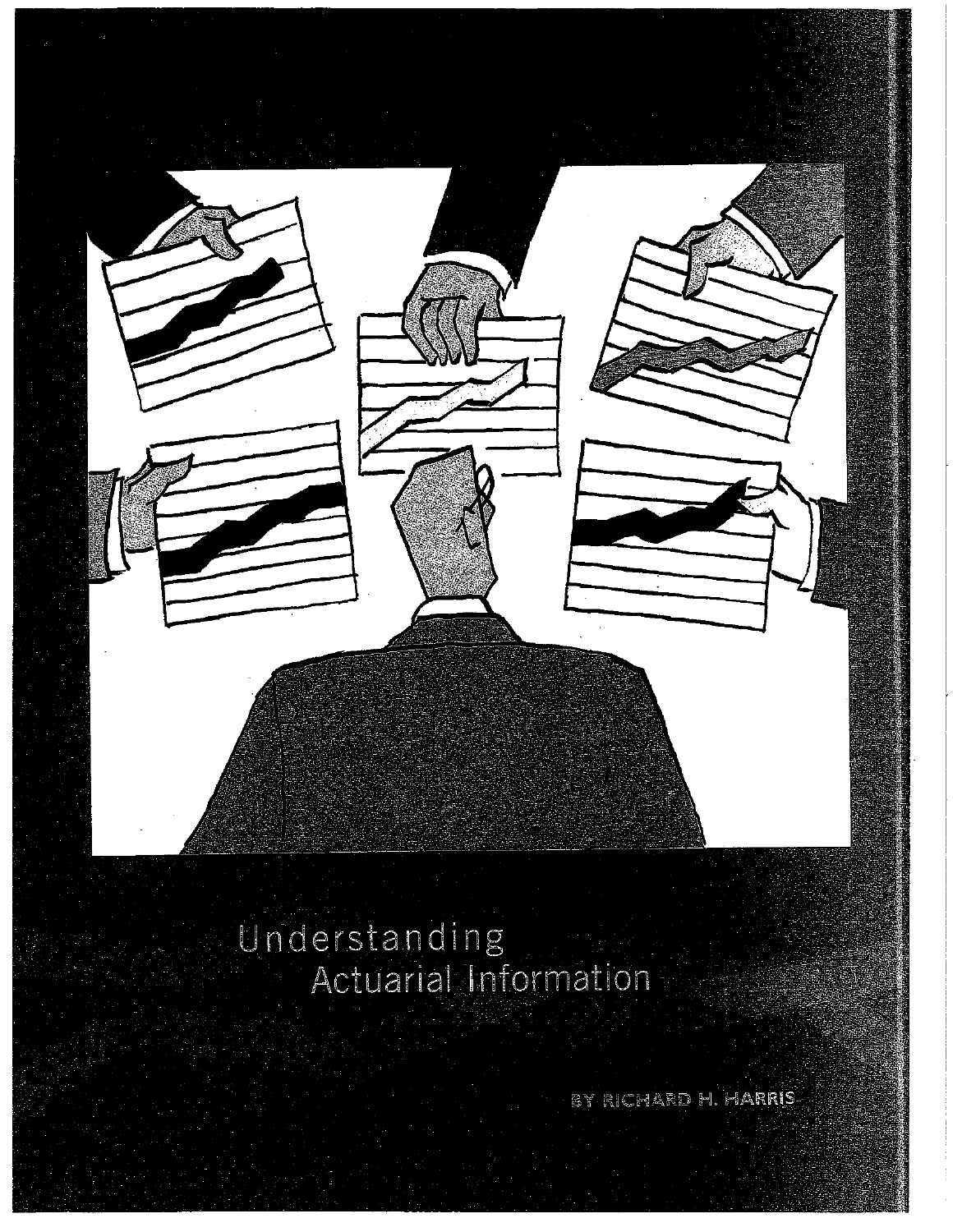nnual required contributions for state and local government pension plans are based on plan data, plan provisions, and actuarial assumptions of the assets the pension fund will need to pay future liabilities. By making this required contribution each year, plan sponsors keep their plans fully funded over the long term, making allowances, as needed, for the accuracy of the actuary's projections, as well as occasional events such as financial downturns.

Given the vital role of actuarial information in keeping pension plans funded, it is crucial that finance officers fully understand the process, especially given the recent changes from the Governmental Accounting Standards Board, which remove the direct link between measurements for funding purposes and measurement of pension expense for accounting and financial reporting purposes. (See the GFOA's pension funding guidelines sidebar at the end of this article, as well as "Books, Budgets, and Bonds: What Do All Those Pension Number Mean?" by Keith Brainard, in this issue of Government Finance Review.)

There are three simple rules for pension system sustainability: m Manage the investment assets of the system.

- Assure that the full actuarially required contribution is paid every year.
- Understand the pension system's actuarial liabilities.

The actuarial valuation report, which the actuary provides for the pension plan no less frequently than every two years, provides the funding guidelines for the plan. Government finance officers need to understand this document and help all relevant stakeholder groups understand its implications. The following is an example of how this actuarial information, which seems complex, can be boiled down into much simpler terms.

#### THE BASIC CONTRIBUTION MODEL

The next few exhibits illustrate a basic contribution model that shows, from a finance officer's point of view, how actuaries calculate the annually required contribution. We start with the basic building block of the annual required contribution, which is called normal cost (see Exhibit 1).

Normal cost is the present value of the future benefit, for one additional year of service. If a plan's design is to pay participants 2 percent of average annual salary (end-of-career average) per year of service, and an employee is going to retire making \$50,000 per year, then the plan is promising the employee, just for that current year of service, \$1,000 per year from the date of retirement through assumed mortality. If the employee works 30 years, that calculates to a \$30,000 annual pension, but the portion that is attributable to a single year of service is \$1,000.

Now for the math, which is really algebra. It's a two-part process.

Part 1. How much does the pension plan need when an employee retires to pay the pension promised for the current year (first year) of service? The \$1,000 per year life annuity from retirement at age 65 to mortality at age 83 has a value at the date of retirement. Calculating it requires us to assume an investment earnings rate for those future years, and the most common assumption among state and local pension plans is 8 percent per year (although the *average* is 7.8 percent, according to the National Association of State Retirement Administrators). The present value (at age 65) of that \$1,000 per year annuity stream for 18 years, assuming annual earnings of 8 percent, is \$9,372. If a pension plan has \$9,372 invested when the employee turns 65, and the plan earns an average investment return of 8 percent annually on that money, it will be able to pay the retiree \$1,000 a year for 18 years until mortality. (The Microsoft Excel present value function makes it easy to calculate that number.) $^2$ 

**Part 2.** The pension plan does not need that \$9,372 now it will need it in 30 years, when the employee retires. That's another present value calculation: the present value of a future amount, or how much the pension plan needs now, when the employee is age 35, if it earns 8 percent per year on its investments, to accumulate that \$9,372 in 30 years. The answer is \$931. (Again, it's much easier to calculate this number using the present value function in Excel.)<sup>3</sup> Invest \$931 and earn 8 percent (on average) for 30 years, and it grows to \$9,372.

To accumulate the total amount needed to pay the whole \$30,000 annual pension by the time the employee retires in 30 years, the process gets repeated every year. Of course, it gets a little more expensive for that particular employee each year because there is one less year to earn 8 percent on what has been collected and invested. In any time value of money scenario, the less time you have, the more money you need.

## **Exhibit 1: Building Blocks of the Annual Required Contribution**

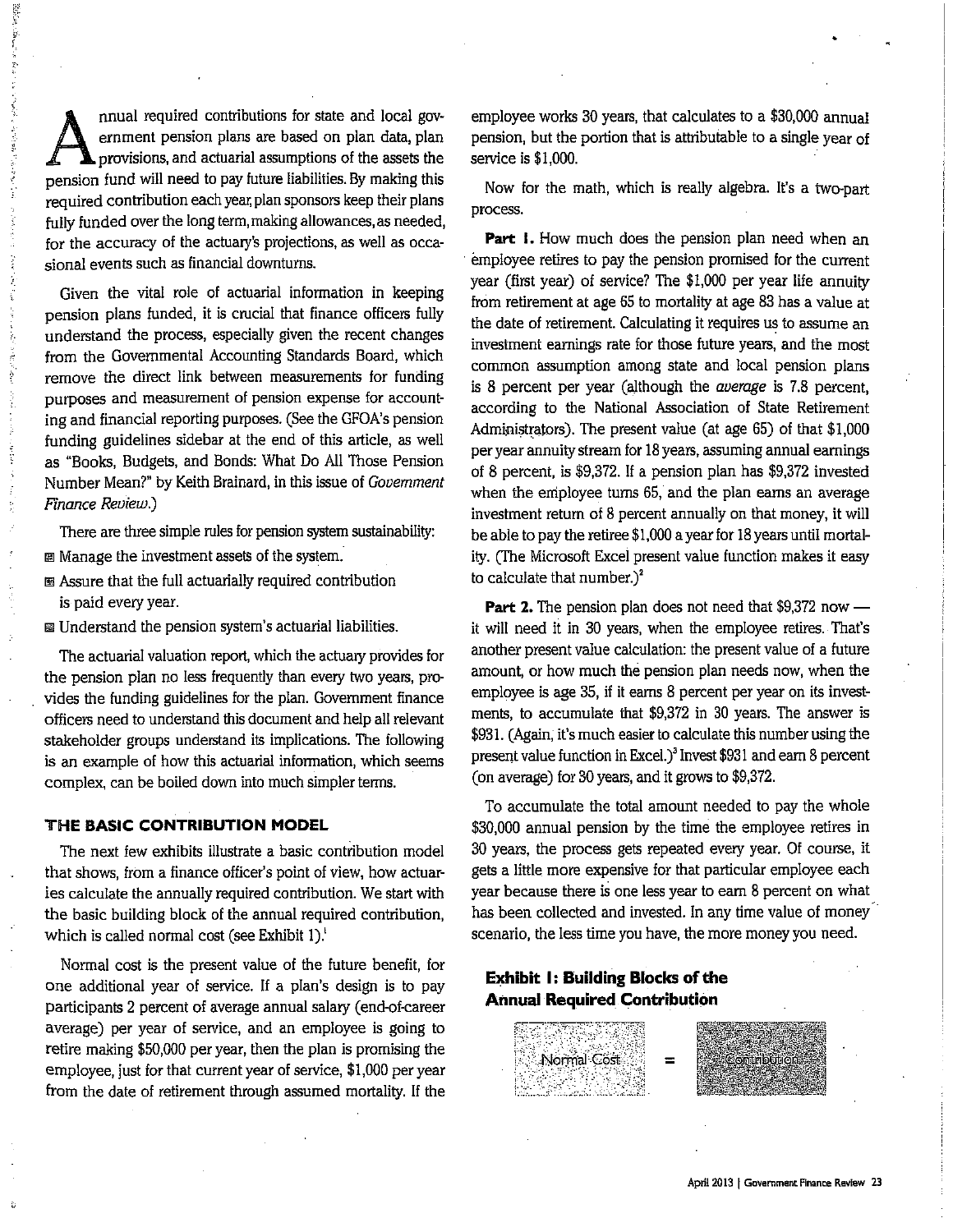That is a simple explanation of normal cost. It gets calculated for every employee in the active workforce, aggregated, and then expressed as a percentage of payroll. Accountants should be able to appreciate the underlying "matching" concept, in that part of the cost of an employee's current year total compensation is the current year cost of the employee's future pension, which is "attributable" to the current year of service. That's normal cost. In the perfect world, normal cost gets contributed every year, all other actuarial assumptions are met, and the amount needed to pay promised benefits from retirement to mortality is accumulated.

### THE ASSET SIDE OF THE MODEL

Exhibit 2 shows how normal cost is added to the market value of assets, which are exposed to market volatility. To dampen the effect of that market volatility, actuaries use what is called a "smoothing method." Smoothing methods consider an assumed rate of return (8 percent in our example). Smoothing removes some of the market volatility, and the resulting asset value is therefore termed the actuarial value of assets.

### **ACTUARIAL LIABILITIES**

Now, we'll add the liability side to the model (see Exhibit 3).<sup>4</sup> Normal cost is calculated every year for the whole active employee population. It accumulates year after year into what is called the actuarially accrued liability. Remember also that normal cost was a discounted value. Therefore, to reflect the passage of time and the fact that each year, all liabilities

recorded in the prior year move one year closer to having tobe paid out, interest on the liability has to be added to the actuarially accrued liability to reflect the passage of one more year. The interest rate used to calculate the annual liability growth is the same rate used for the investment return assumption. Therefore, assets and liabilities are assumed to grow at the same rate annually.

To complete the model, actuarial assets are compared to actuarial liabilities and the difference is the unfunded liability (assuming the liabilities are larger). (See Exhibit 4.) That amount is amortized, like a mortgage, and that amortization is added to normal cost, resulting in the total required contribution. That total required contribution includes contributions that need to be received from both employees and employers. The total required contribution has only two components: normal cost and the amortization of the unfunded actuarially accrued liability.

## THE ROLE OF ASSET ALLOCATION

Before the 1990s, public-sector pensions were invested mostly in bonds (see Exhibit 5). But equity allocations rose to more than 50 percent in that decade and kept growing, and they remain at that level today. An increased allocation to equities often leads to higher investment returns when economic conditions are favorable, but it does increase a plan's exposure to risk, making it more vulnerable to financial downturns. This volatility means that annual required contributions cannot remain stable, even with smoothing.



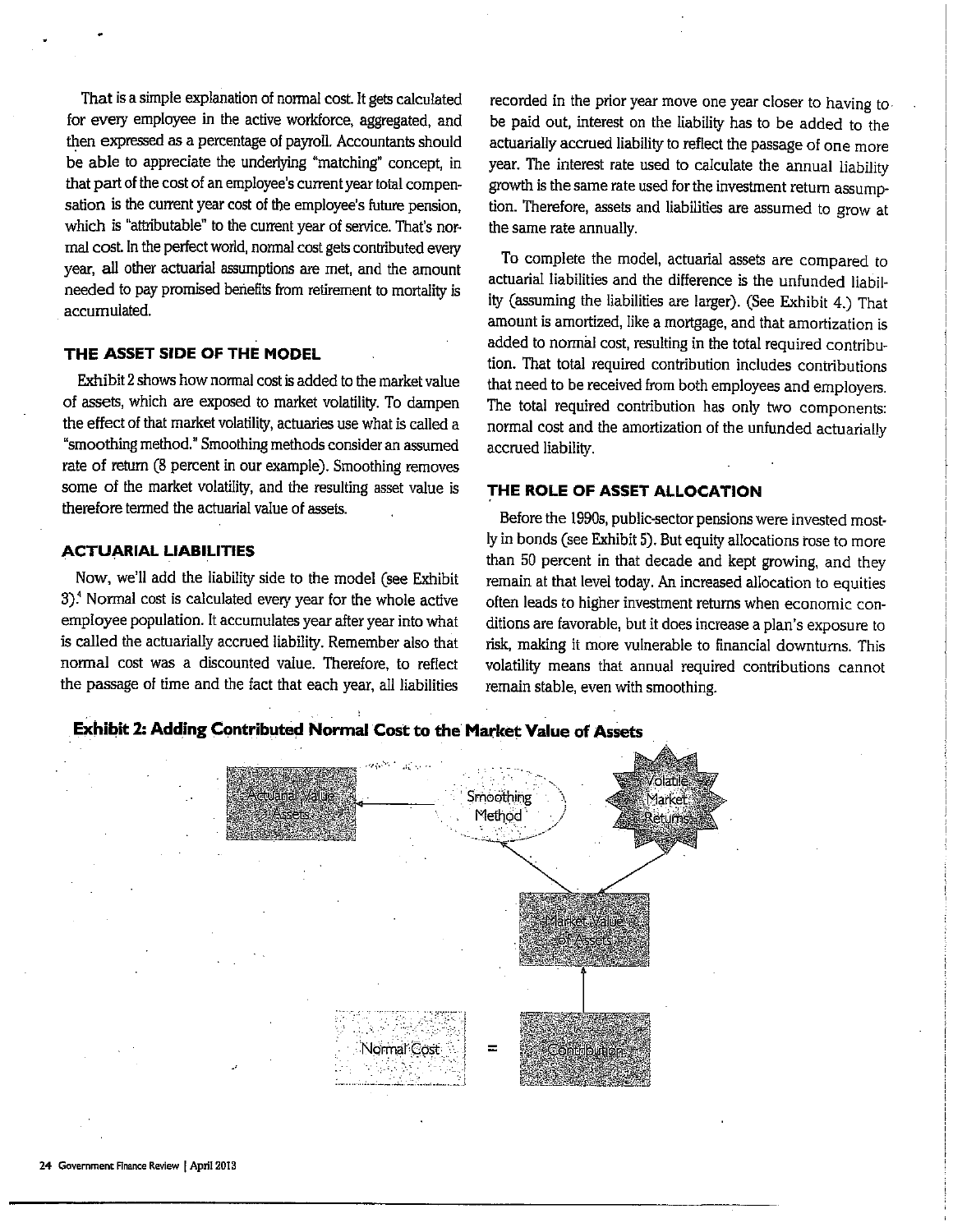



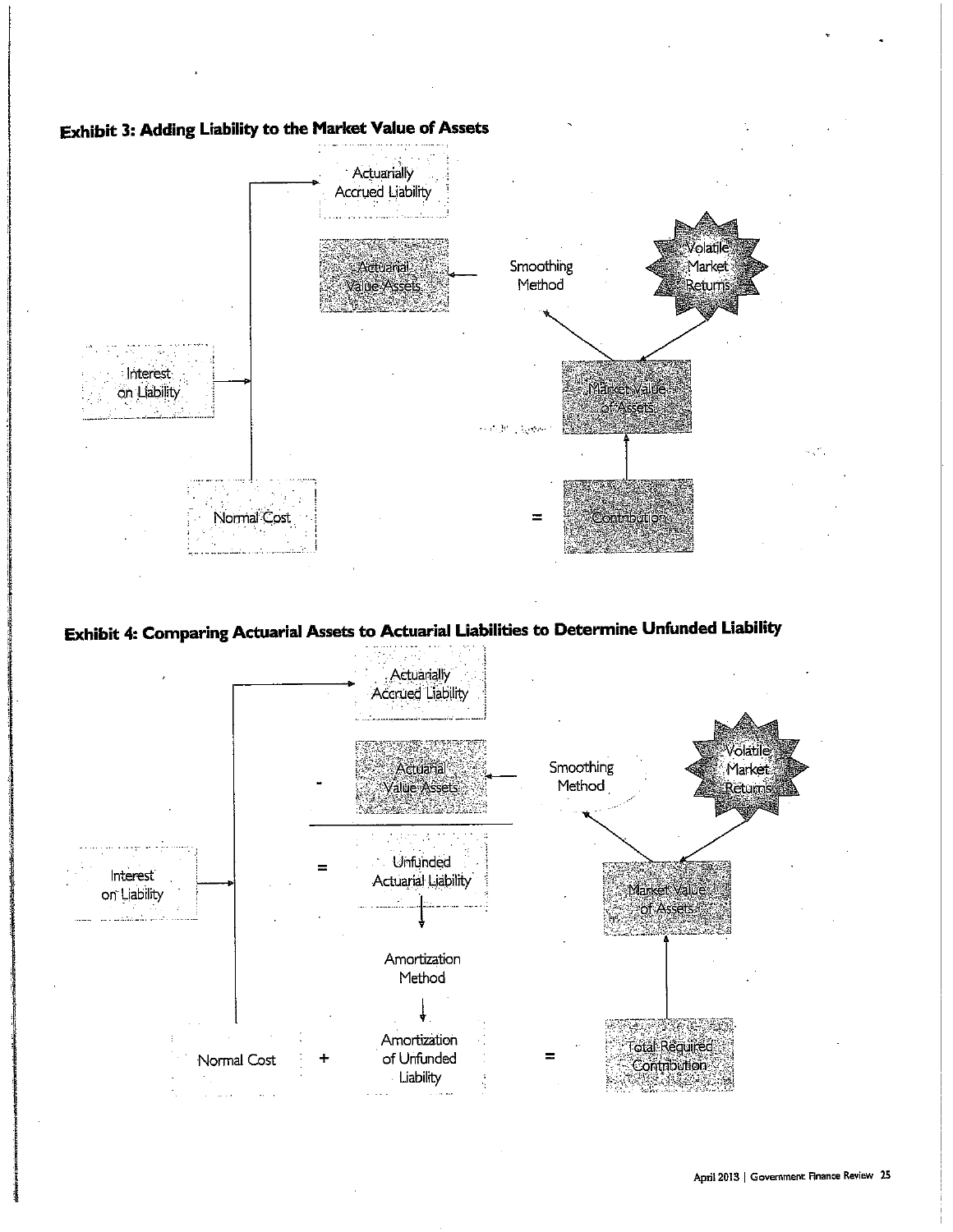

## **Exhibit 5: Asset Allocation of Public-Sector Pension Plans** Business Cycle Averages 1953-2007, and 2012

Source: Political Economy Research, July 2008; NASRA Public Fund Survey, October 2012

Through the 1990s, that risk was mostly rewarded with higher investment returns - the average annual investment return from 1990 through the end of 1999 and the dot-com raily was more than 13 percent. And from 1990 through the end of 2011, the average annual return was approximately 8.5 percent. Therefore, even after actuarial smoothing, there will always be year-to-year fluctuations in the funded positions of pension plans. For example, the median funded position, based on actuarial values of assets and liabilities of the 126 plans reported in the National Association of State Retirement Association Public Fund Survey, was more than 100 percent at the end of fiscal 2000;<sup>5</sup> it was 75.2 percent as of fiscal 2011.

#### **GUIDING THE PROCESS**

Understanding the role of actuarial information in funding the pension plan allows pension officers to avoid pitfalls that have befallen some plan sponsors. The finance officer can play a vital role in making sure that all stakeholders understand the funding process, and that all decisions about the level of benefits are informed by this information.

**Disparate Stakeholders.** Public pension systems are complicated. Each one has its own structural idiosyncrasies, but many have organizational structures that look something like what is shown in Exhibit 6. There are numerous stakeholders - employees, employers, retirees, beneficiaries, pension plan administrators and their boards, plan sponsor budget/finance departments, state legislators, city councils, county commissioners — who might have a say in how the plan is managed. These stakeholders sometimes have different objectives. The data from the actuarial valuation report is what puts everyone on the same page so they can make well-informed decisions.

Adding Benefits. The contribution model outlined above shows the difference between the actuarial value of assets and the accrued actuarial liability as the unfunded liability. That can also work the other way. If a plan is overfunded, the result would be negative amortization that offsets normal cost, which, according to the model, would lead to lower total required contributions. When funding levels increase to more than 100 percent, stakeholders sometimes consider increasing benefits, and stakeholders sometimes argue for making those increases retroactive for years of service that have already been performed. In making decisions about new and retroactive benefits years, finance officers are in the perfect position to remind stakeholders about the effect of those changes on the actuarial cost and to make sure the changes are affordable and sustainable.